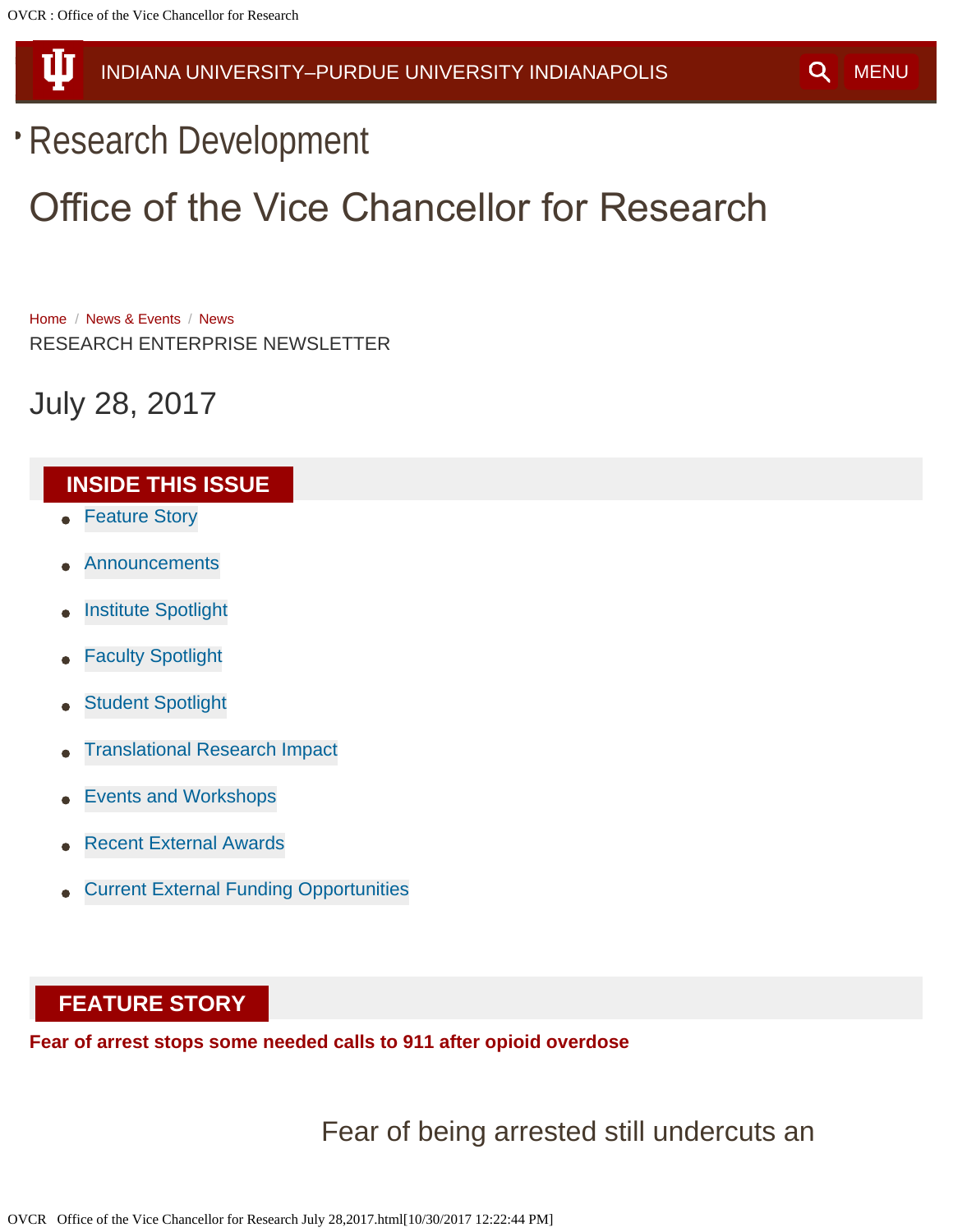

Indiana law that shields anyone who administers naloxone from criminal charges, according to a survey conducted by two researchers at Indiana University-Purdue University Indianapolis. Naloxone is a

Contents of naloxone kit lifesaving emergency antidote for opioid overdose.

Approximately 73 percent of survey respondents said 911 was called after naloxone was administered for an overdose, but 27 percent of respondents indicated 911 was not called, according to Dennis Watson, an associate professor in the Indiana University Richard M. Fairbanks School of Public Health, and Bradley Ray, an assistant professor in the IU School of Public and Environmental Affairs, both at IUPUI.

Watson and Ray said their research shows that people don't call 911 because they are afraid of being arrested.

"There is a possibility this fear may translate to death if the naloxone dose provided is not strong enough to completely counteract the opioids in the person's system," Ray and Watson wrote in a [recent](http://blogs.iu.edu/speaindy/2017/06/30/fentanyl-related-deaths-lead-another-record-year-for-drug-overdoses-in-marion-county/) [blog post.](http://blogs.iu.edu/speaindy/2017/06/30/fentanyl-related-deaths-lead-another-record-year-for-drug-overdoses-in-marion-county/)

"A person could look perfectly fine, get up and walk away, and then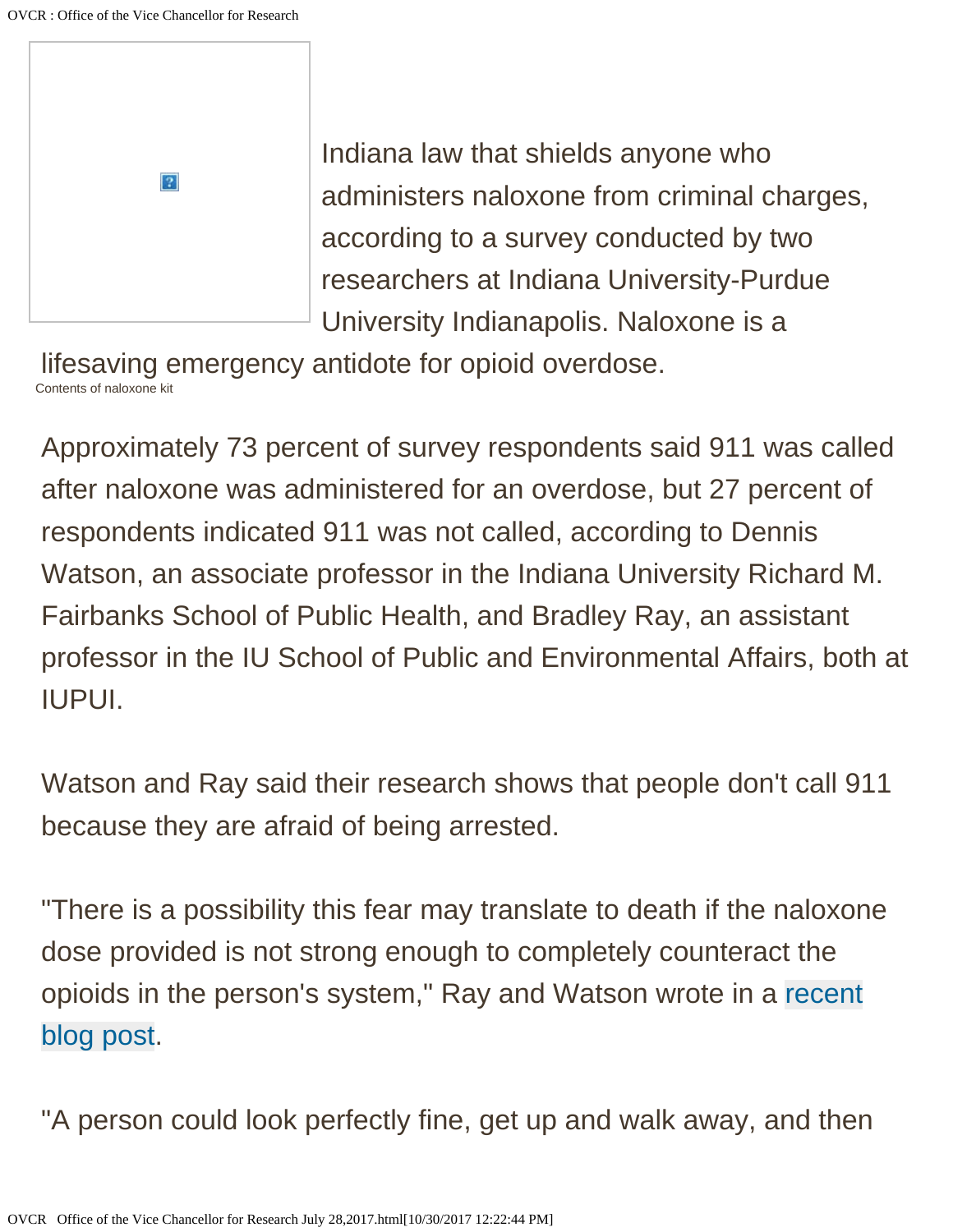go into overdose again 30 minutes later," Watson said.

Under Aaron's Law, anyone may legally obtain naloxone -- also known by the brand name Narcan -- and administer it. Naloxone can be obtained through a standing order that allows pharmacies to dispense it to the public.

Part of the reason Aaron's Law exists is to make sure people receive the care they need without fear of arrest, Ray said: "This is a public health problem, not a criminal justice problem.

"Naloxone is an incredible, lifesaving substance, and if you use it to save someone's life, you should get a round of applause, not worry about a night in jail," Ray said.

The two IUPUI researchers said additional educational efforts are needed to inform the public about Aaron's Law and naloxone. These efforts should focus on the general public but also be directed at professionals working in this area, they said.

Naloxone is not intended to replace emergency medical care. Persons who administer it are urged to call 911 for medical help.

This survey is part of an evaluation the researchers have conducted of opioid policies that have been implemented in Indiana since 2013. The evaluation is funded by an \$800,000 Centers for Disease Control and Prevention grant.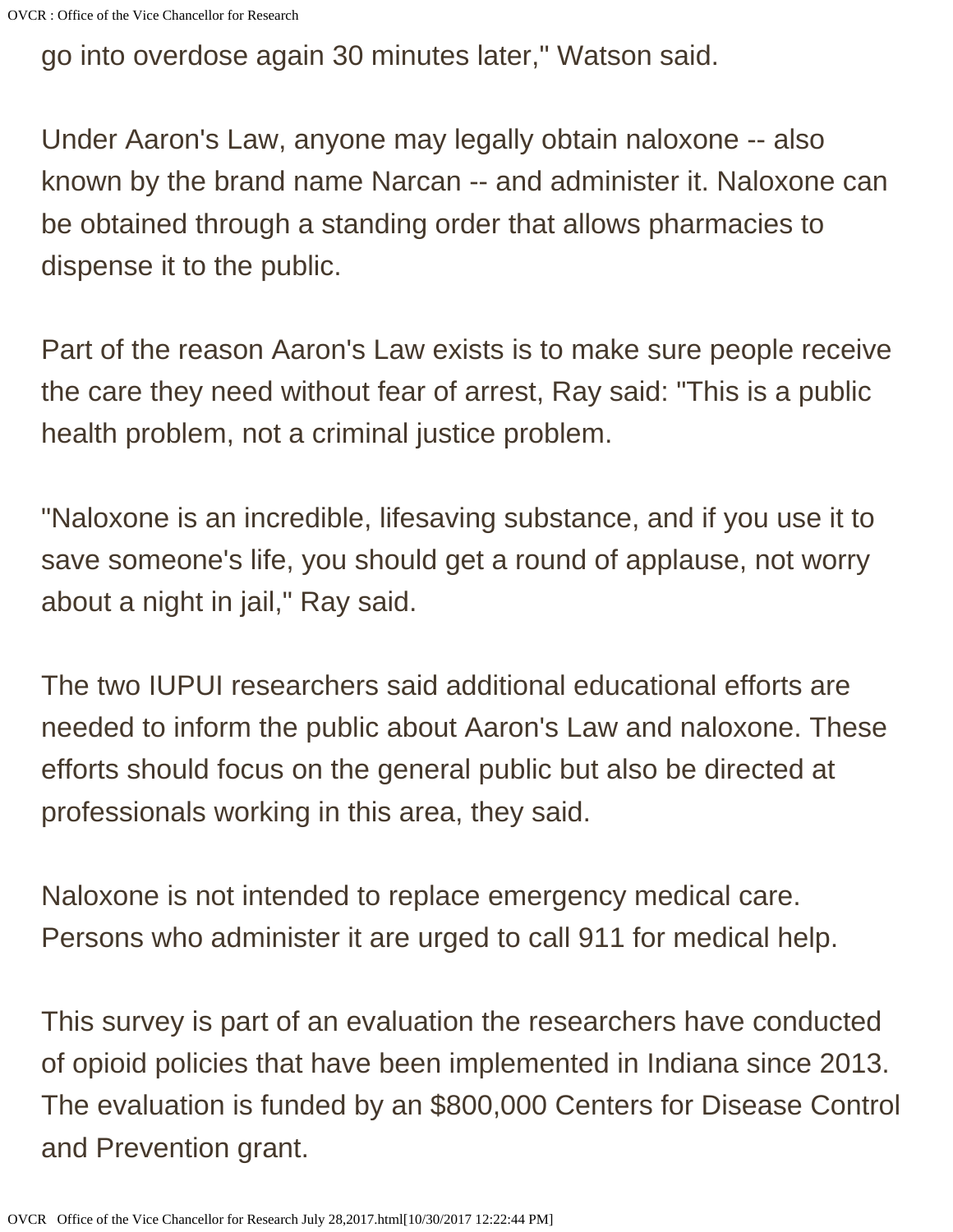Ray and Watson's team placed survey postcards with the naloxone kits that are handed out at local health departments. Among the questions asked on the postcard, which is mailed back to the researchers, is whether 911 was called after naloxone was administered.

The number of deaths from drug overdoses continues to rise in Marion County. Last year, a record number of people -- 345 -- died from drug overdoses in the county. By comparison, on average, 85 people are killed per year in traffic accidents in Marion County.

As of May 1, there have been 130 drug-overdose deaths in Marion County in 2017, compared to 98 deaths that were recorded at the same time last year.

Ray and Watson received a total of 1,281 cards, including 1,197 that were filled out when the person picked up the kit and 84 that were filled out after the kit was used.

<span id="page-3-0"></span>The postcard survey initially targeted 20 counties in Indiana. Another 16 counties were recently added to the survey.

[Back to top of page](#page-0-2)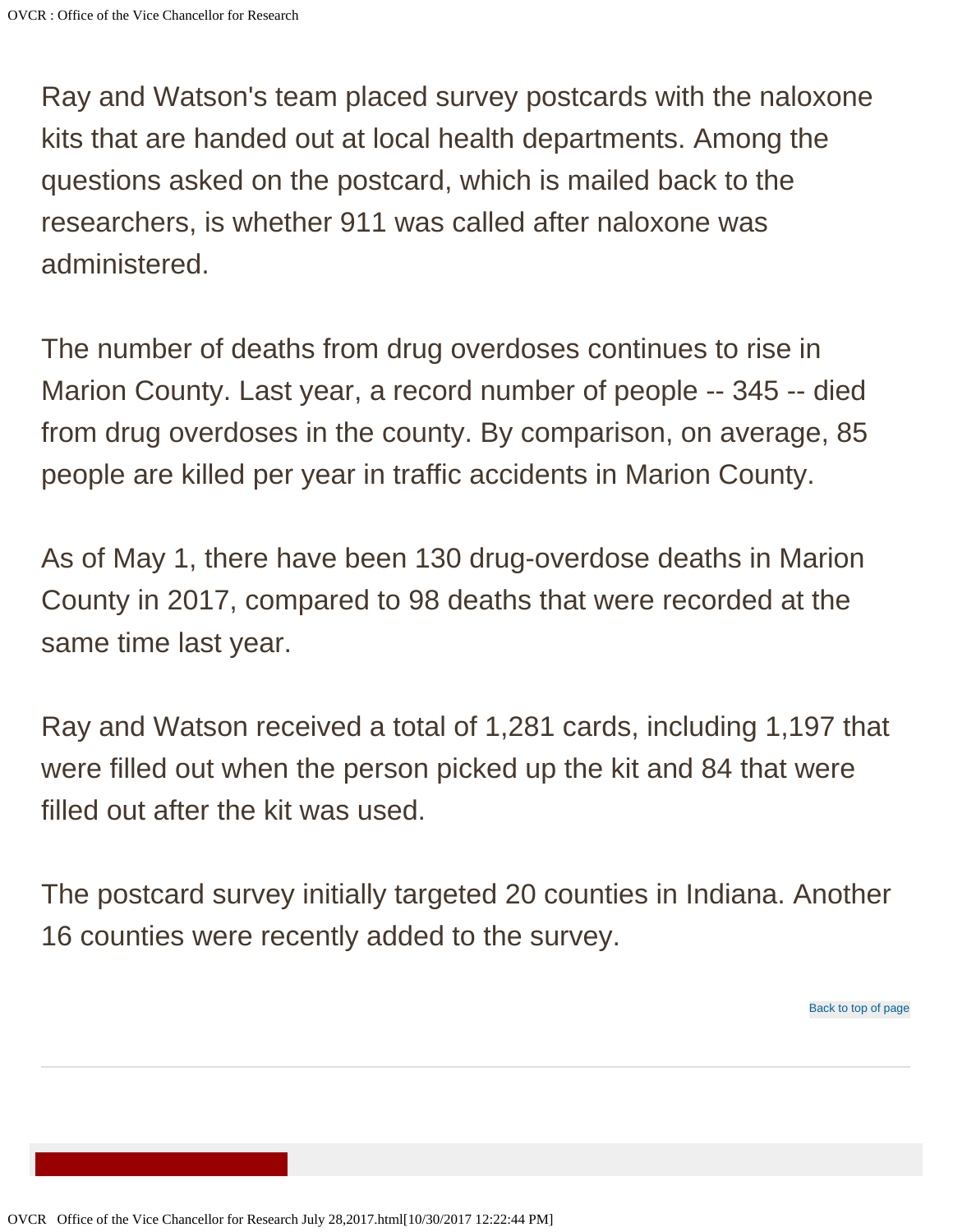OVCR : Office of the Vice Chancellor for Research

#### **ANNOUNCEMENTS**

**New Ph.D. program in American studies looks to prepare students for careers in the community**

 $\overline{?}$ 

Students take a Public Art and Ethics seminar by the IUPUI Arts and Humanities Institute, a one-credit-hour course for the Ph.D. in American studies. Photo

courtesy of the IUPUI Arts and Humanities Institute Research Coalition.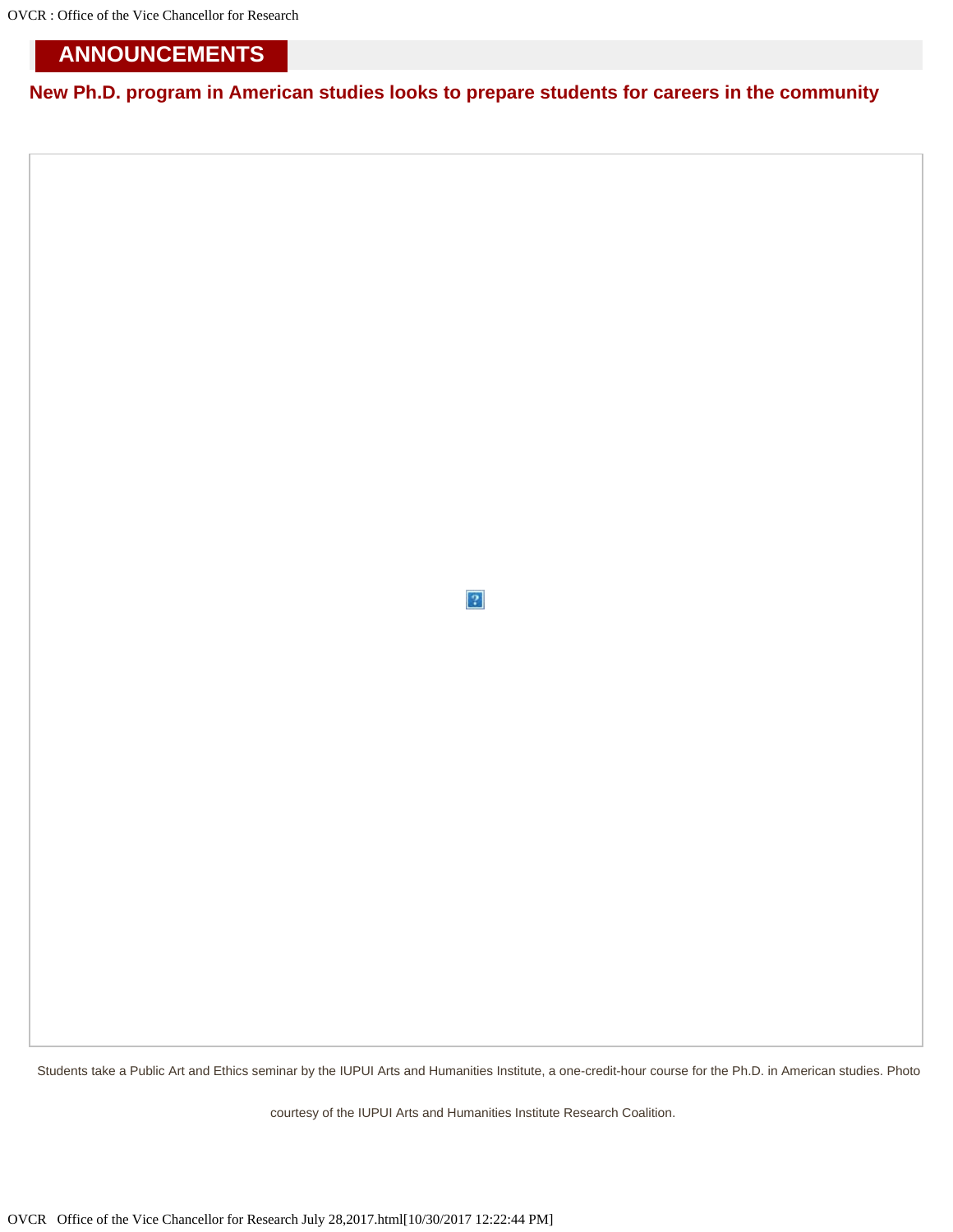The IUPUI Arts & Humanities Institute (IAHI) has teamed up with the IUPUI American Studies program to offer a new PhD track in Cultural Ecologies. Cultural Ecologies is an applied program that supports the community by embedding students in cultural organizations while preparing them for jobs in the cultural sector.

The Cultural Ecologies PhD track has three components: 1) coursework, 2) internship, and 3) dissertation. Student coursework is interdisciplinary and focused on both qualitative and quantitative methods. The centerpiece of the program is a multi-year internship in a central Indiana cultural organization. While there, students will help solve a complex problem that the institution faces. This internship experience will provide the core research for the dissertation, a major work of scholarship.

While in the PhD program, students will be affiliated with the IAHI and participate in its Cultural Ecologies Project, which asks the question, "how do arts and humanities interventions transform cities?" Working with numerous community partners, this research project examines the impact of the arts and humanities across multiple scales — from the personal to the neighborhood to the city level.

It will provide artists, cultural organizations, funders, policy makers, and others with:

- A central research center that can offer expertise in cultural planning, assessment, evaluation, and reporting.
- A suite of open access tools to help individuals and organizations continuously assess their cultural programming.
- Reports that contextualize Indianapolis' arts and humanities environment within national and international conversations and practices.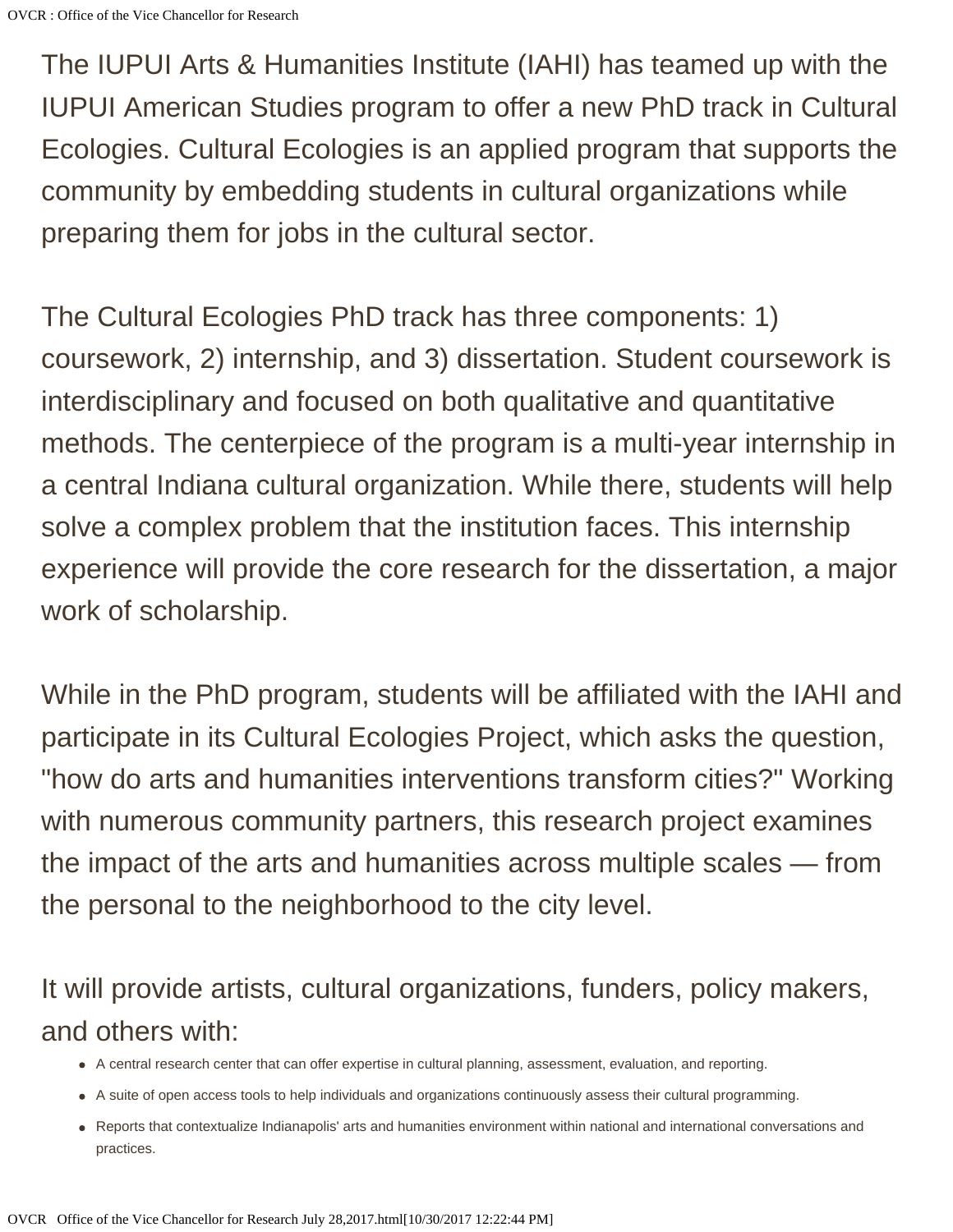The PhD Program in American Studies is one of five new PhD programs at IUPUI approved by the Indiana Commission on Higher Education in 2016. Students with Bachelor's Degrees are eligible to apply, and those with advanced professional degrees, such as MAs, MBAs, JDs, and EdDs, are especially encouraged. To learn more about the Cultural Ecologies Project and the PhD track visit [culturalecologies.org](http://culturalecologies.org/)

**IU seeking institutional nominees for the Japan Foundation's "Performing Arts Japan for North America" award**

Japan Fundation The Japan Foundation's "Performing Arts Japan for North America" program is designed to provide financial assistance for non-profit organizations in the US and Canada that aim to introduce Japanese performing arts to local audiences. PAJ Touring Grants help present Japanese performing arts at multiple locations in the United States and Canada, with an emphasis on locations outside major metropolitan areas. PAJ Collaboration Grants help Japanese and American/Canadian artists develop new work, which will further an appreciation of Japanese culture when presented to American/Canadian audiences. The PAJ program offers two types of support:

- The Touring Grant assists with the presentation of Japanese performing arts at multiple locations in the United States and/or Canada, with emphasis on locations outside major metropolitan areas where there is little exposure to Japanese performing arts.
- The Collaboration Grant facilitates the collaboration of Japanese and American/Canadian artists so that they may create new work with the potential to develop into a touring project and further an appreciation of Japanese culture when presented to audiences in the United States and Canada.

### Grants are determined on a cost-sharing basis and are awarded only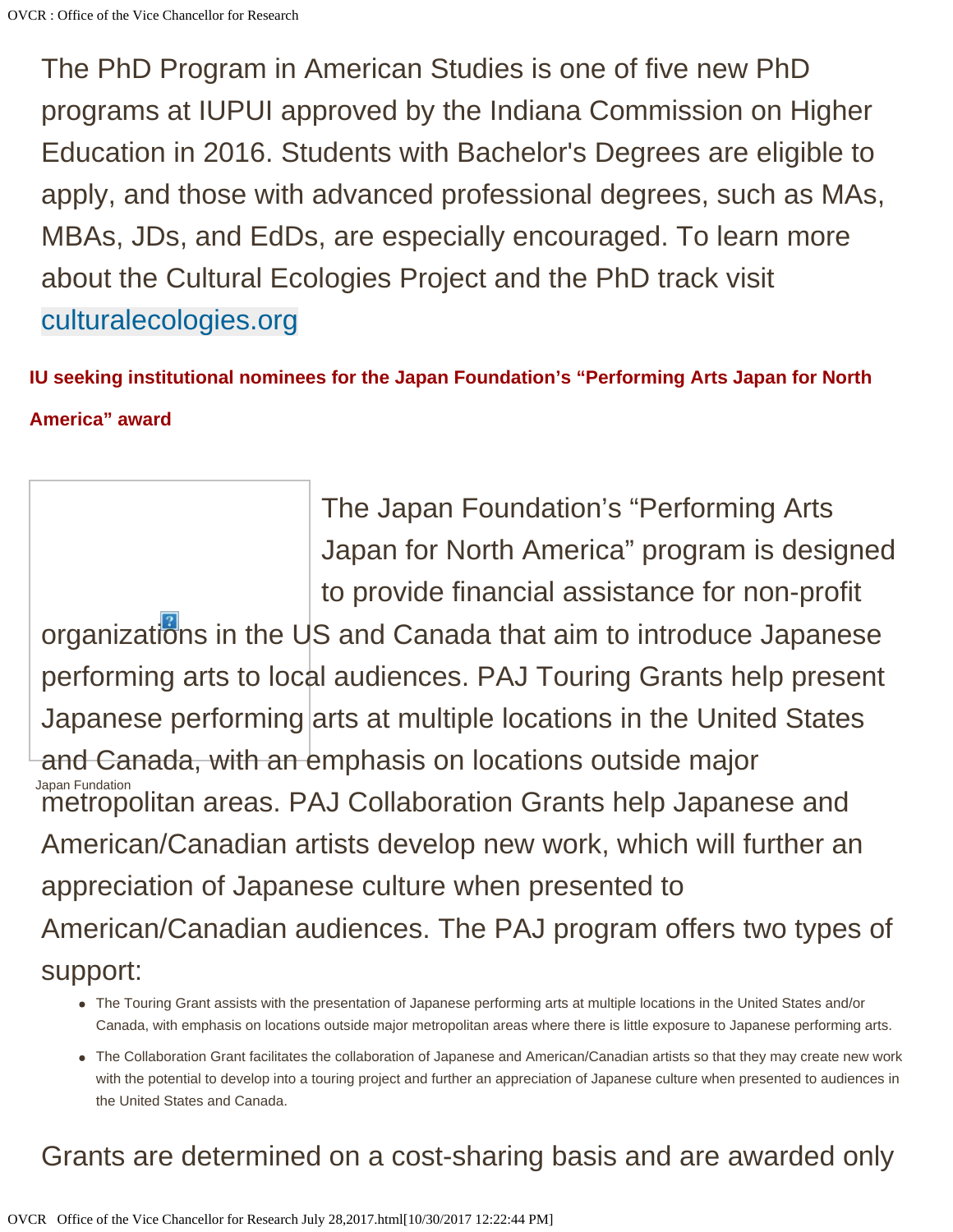to U.S.-based or Canada-based non-profit organizations and are subject to the relevant laws and regulations of the Japan Foundation. Applicants are eligible to apply for one project only through one of the two categories. Only one applicant from each Indiana University campus, so applications must go through the limited submissions process for each institution to determine its nominee. To apply for IU Internal competition, please find [the application at the IU Research](http://limsub.iu.edu/limsub/LimSubDetail.asp?Number=4070) [Gateway website](http://limsub.iu.edu/limsub/LimSubDetail.asp?Number=4070) The internal deadline for IUPUI is August 30, 2017.

[Back to top of page](#page-0-2)

#### <span id="page-7-0"></span>**INSTITUTE SPOTLIGHT**

**More power in your hands? Controlling dendrites reveals secret to rechargeable lithium electrode**



Imagine your cellphone being as thin as a piece of paper and not in need of near-constant charging.

That's possible with the manipulation of a battery's dendrites, says Jian Xie, an Indiana University-Purdue University Indianapolis

IUPUI's Jian Xie, Yadong Liu and Fan Yang have helped unlock the secret to a revolutionary professor of mechanical engineering and a research member of the [IUPUI Integrated Nanosystems Development Institute](http://indi.iupui.edu/).

battery. Photo courtesy of the School of

Engineering and Technology at IUPUI In a paper recently published in Nature Energy, Xie and a team of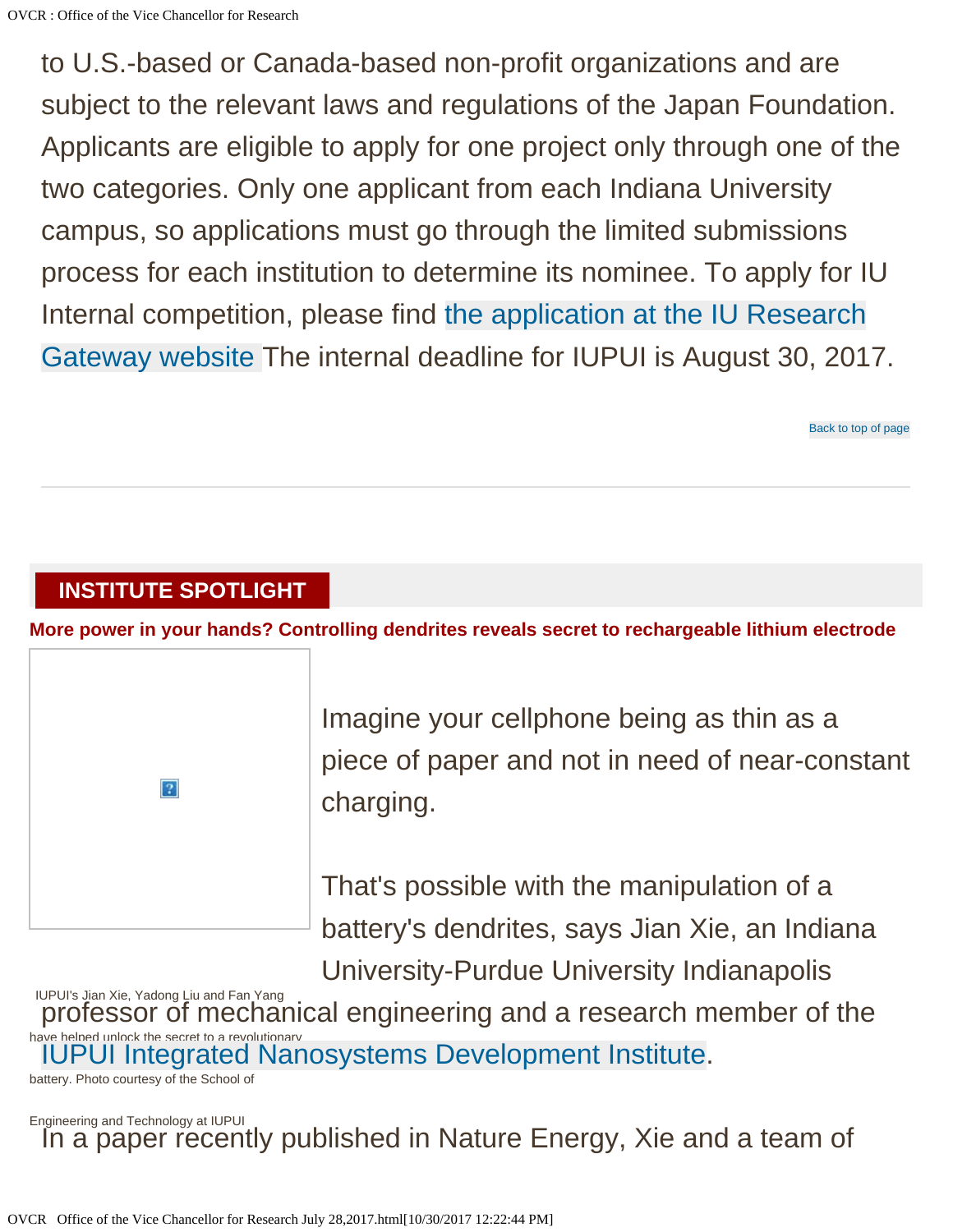authors -- including School of Engineering and Technology postdoctoral research associates Yadong Liu and Le Xin, postgraduate student Qi Liu, and Ph.D. student Fan Yang -- detail how they have solved a decades-old problem with lithium metal electrodes in batteries.

For battery manufacturers, how to make a rechargeable lithium metal electrode has proved frustratingly elusive. Such an electrode would make batteries 10 times more powerful than those currently used in a number of applications.

The fault lies in the dendrites.

Dendrites are crystals that grow inside lithium metal electrodes, in a style similar to trees. As they grow in every direction, they eventually span the entire electrode and short-circuit the battery, making it no longer rechargeable. v Engineers have tried to prevent dendrites from forming at all, but that goes against the metal's nature. Instead, Xie and his team allow the dendrites to form but change their growth direction so they grow in a densely packed layer that doesn't adversely affect the battery. The end result is revolutionary, allowing for safe recharging and high capacity.

"We designed the working principle based on electroplating, and the experiment turned out to work exactly as designed -- a rarity in my 35 year research career," Xie said. "The possibilities for this application are numerous, and we feel the work can be further improved in the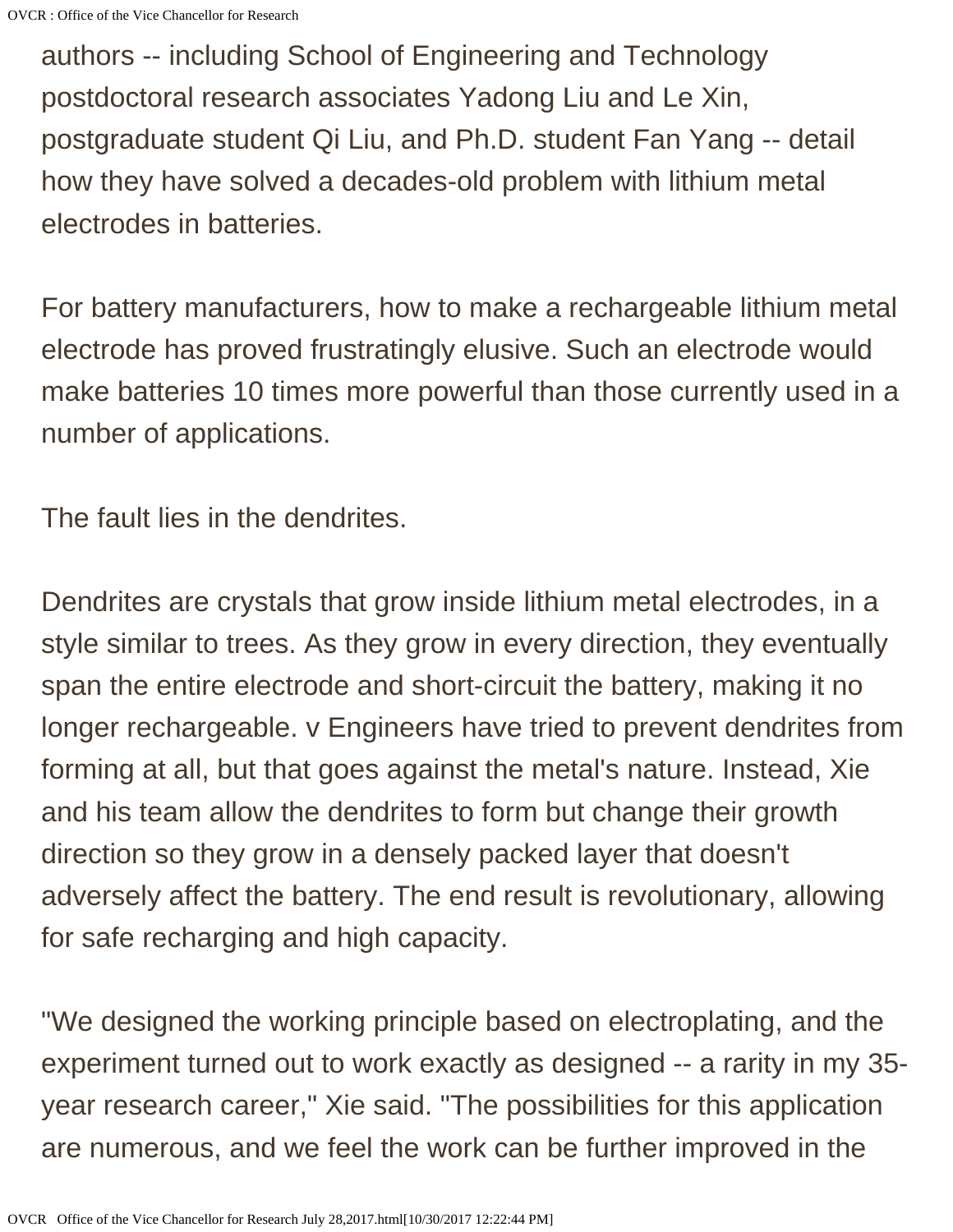years to come."

Lithium metal electrodes have the highest theoretical specific capacity of energy density, at 3,863 mAh/g (milliAmpere-hour/grams). By comparison, an everyday graphite/hard carbon electrode is only 330 mAh/g.

The expected applications for such a breakthrough battery could include microelectronics, medical devices, electric vehicles, drones, military uses and, yes, portable electronics such as cellphones.

[Back to top of page](#page-0-2)

### <span id="page-9-0"></span>**FACULTY SPOTLIGHT**

**School of Science professor named American Chemical Society fellow**

|                | F |
|----------------|---|
|                | t |
|                | E |
| $\overline{?}$ |   |
|                |   |
|                | f |
|                | ŀ |

[Pratibha Varma-Nelson,](http://chem.iupui.edu/people/pratibha-varma-nelson) Ph.D., a professor in the Department of Chemistry and Chemical Biology in the School of Science at Indiana University-Purdue University Indianapolis (IUPUI) has been named [a fellow of the](https://www.acs.org/content/acs/en/pressroom/newsreleases/2017/june/acs-names-fellows-for-2017.html) [American Chemical Society](https://www.acs.org/content/acs/en/pressroom/newsreleases/2017/june/acs-names-fellows-for-2017.html) in recognition of her outstanding accomplishments in chemistry and important contributions to the world's

Pratibha Varma-Nelson Ph.D. largest scientific society.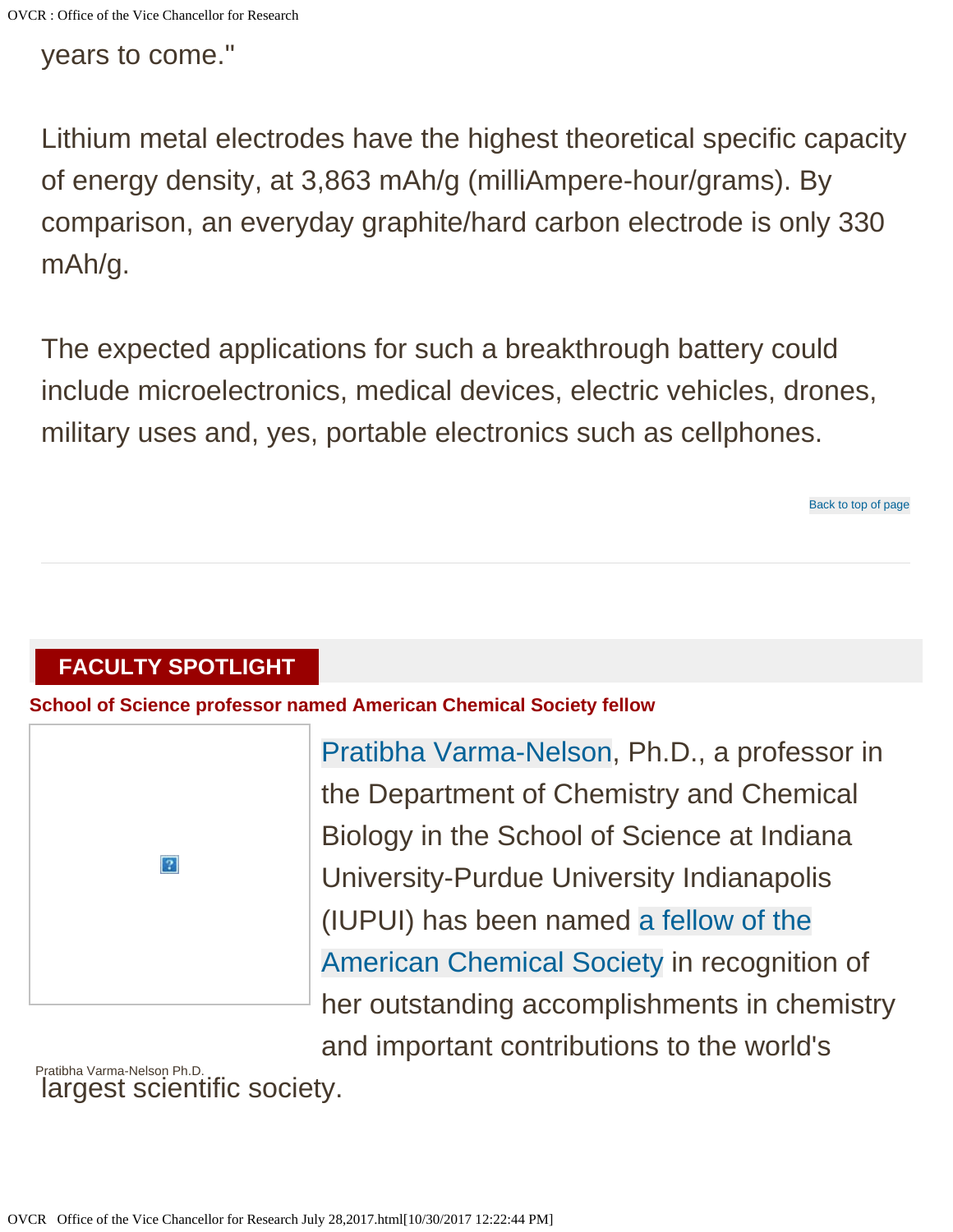Varma-Nelson is among 65 individuals selected to join the society as fellows this year, including Indiana University Bloomington Herman T. Briscoe Professor of Chemistry [Dennis G. Peters](http://peters.chem.indiana.edu/). Both faculty members are distinguished for their contributions to chemistry education and international outreach.

Varma-Nelson is widely recognized as a pioneer in [studying how](http://cpltl.iupui.edu/) [students learn chemistry in face-to-face and online learning](http://cpltl.iupui.edu/) [environments](http://cpltl.iupui.edu/) under a teaching model called Peer-Led Team Learning. This work has been supported by the National Science Foundation and the Bill & Melinda Gates Foundation.

She is also the founding co-principal investigator on the NSF-funded Center for Authentic Science Practice in Education, as well as the founding executive director of the [STEM Education Innovation and](https://seiri.iupui.edu/) [Research Institute.](https://seiri.iupui.edu/) Previously, Varma-Nelson served as the executive director of the Center for Teaching and Learning at IUPUI.

Internationally, she has served as a delegate to China on behalf of Project Kaleidoscope, which is now part of the Association of American Colleges and Universities. She also served as an American Chemical Society delegate to India and Cuba in 2014 and 1998, respectively, and a consultant on the establishment of Centers for Teaching and Learning in China, India, Italy and Turkey.

Varma-Nelson is the author of multiple publications about Peer-Led Team Learning and the Center for Authentic Science Practice in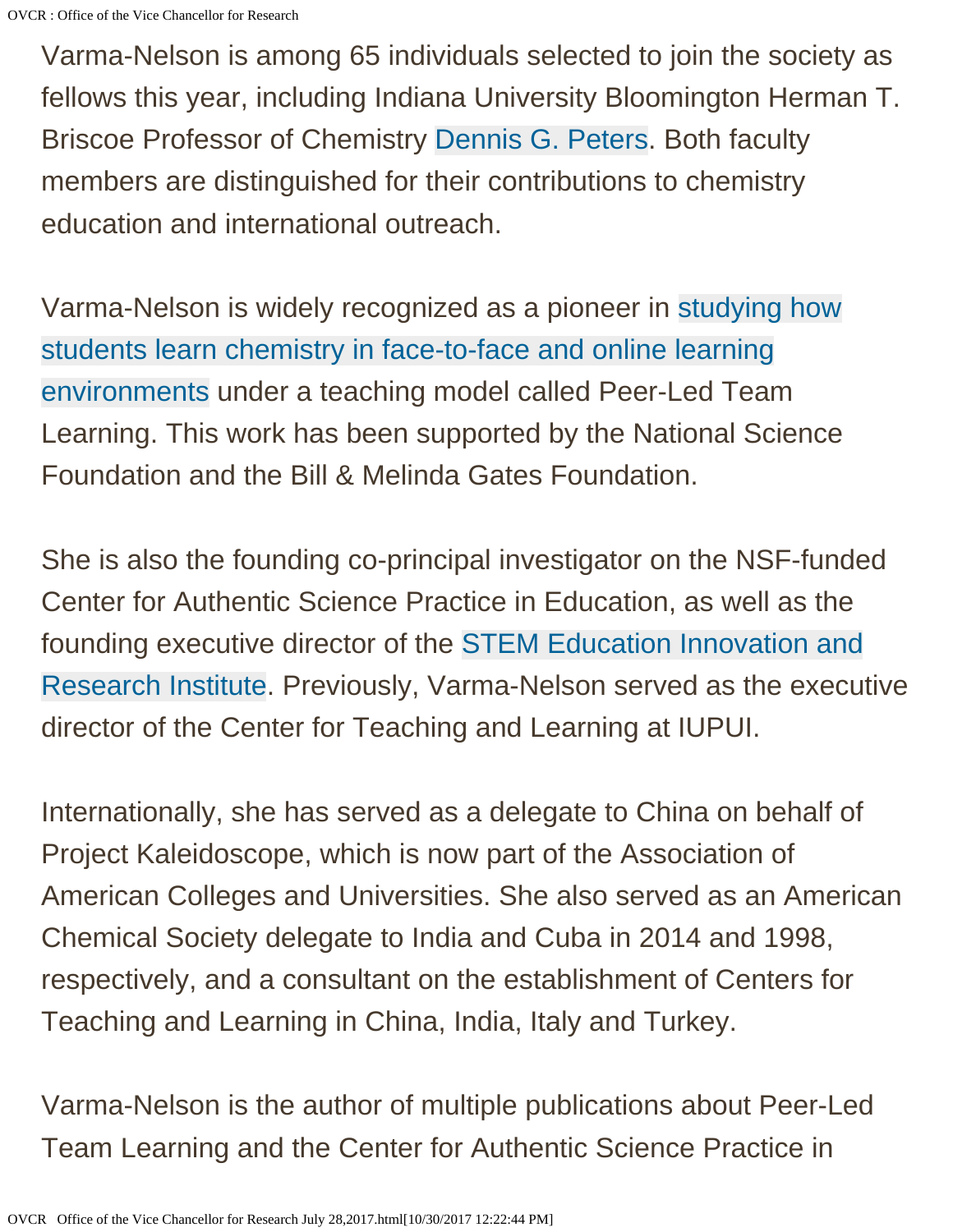Education, and she is a co-author on the American Association for the Advancement of Science's 2011 "Vision and Change in Undergraduate Biology Education" report. She has been previously recognized by the American Chemical Society for contributions to education and diversity in chemistry.

Varma-Nelson will be recognized as a fellow Aug. 21 during a ceremony and reception at the society's 254th National Meeting & Exposition in Washington, D.C.

The American Chemical Society is a not-for-profit organization chartered by the U.S. Congress. The organization is a global leader in providing access to chemistry-related information and research through its multiple databases, peer-reviewed journals and scientific conferences.

[Back to top of page](#page-0-2)

#### <span id="page-11-0"></span>**STUDENT SPOTLIGHT**

**Newly formed student public health research group at IUPUI wastes no time winning first**

#### **competition**

Three Ph.D. students at the Richard M. Fairbanks School of Public Health didn't let the rookie status of the school's chapter of AcademyHealth, the leading organization for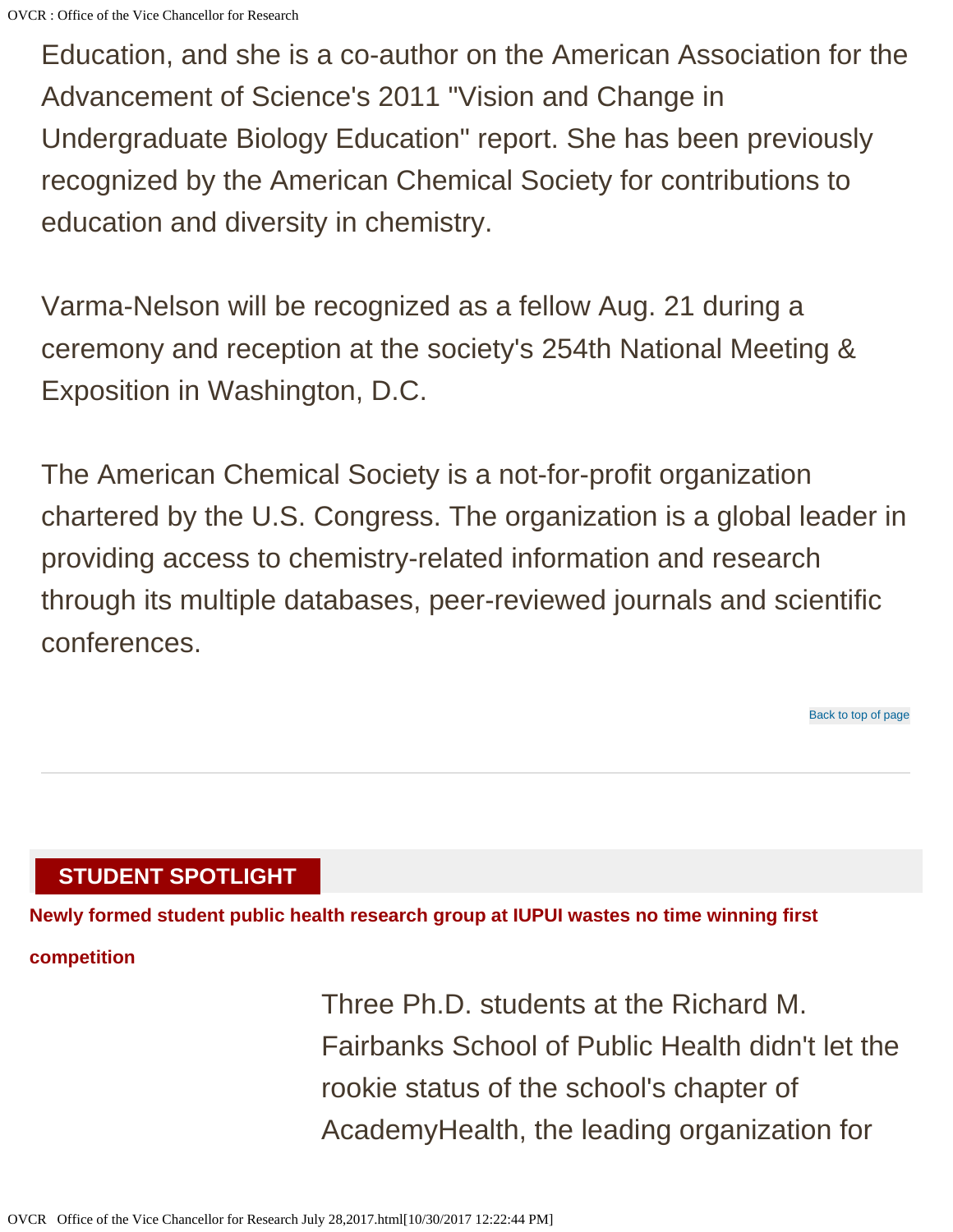health services researchers, stand in the way of winning a student research competition.

From left: Casey Balio, Nate Apathy and Robin Danek The students -- Nate Apathy, Casey Balio and Robin Danek -- finished first in the competition. Competitors, all student chapter members of AcademyHealth, were challenged to use data from the Health Services Research Projects in Progress database to identify a thought-provoking topic on which there seems to be insufficient research or funding.

The National Information Center for Health Services Research and Health Care Technology of the National Library of Medicine joined AcademyHealth in hosting the competition.

The school's AcademyHealth chapter was formed about three months ago.

AcademyHealth is the leading national organization for health services researchers, policymakers, and health care practitioners and stakeholders. It works to increase the understanding of methods and data used in the field and enhances professional skills of researchers and research users.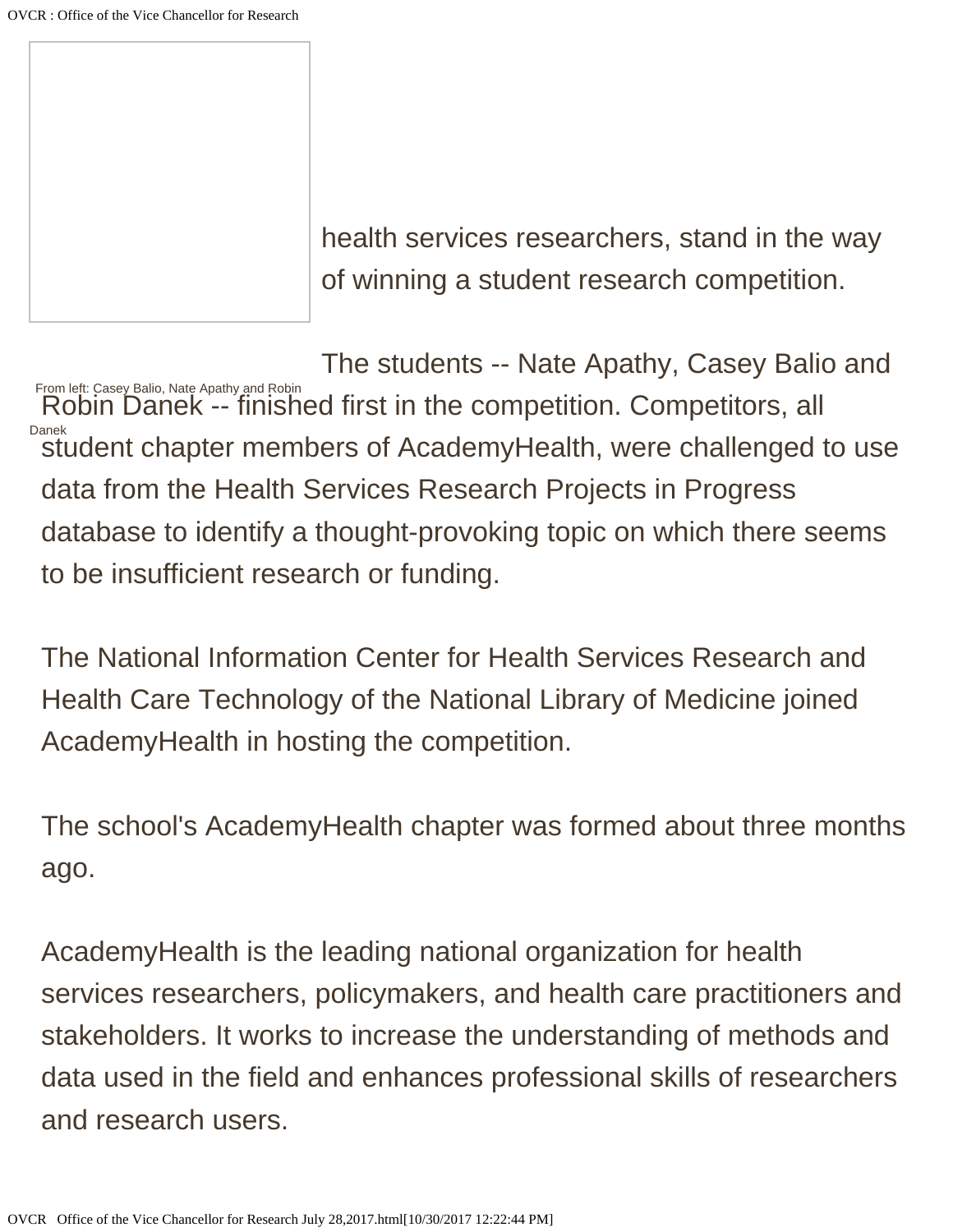The National Information Center on Health Services Research and Health Care Technology focuses on improving the dissemination of health services research results, with special emphasis on the growing body of evidence reports and technology assessments that provide organizations with comprehensive, science-based information on common, costly medical conditions and new health care technologies.

The IUPUI students zeroed in on health information technology studies of accountable care organizations. Their proposal was selected as the top entry by a panel of judges from among five finalists.

Accountable care organizations, or ACOs, are groups of doctors, hospitals and other health care providers who come together voluntarily to give coordinated, high-quality care to the Medicare patients they serve.

The team found a gap in projects focusing on empirical evaluation of health information technology in accountable care organizations. Health information technology has been widely cited as important to the success of those organizations in terms of quality improvement, population health outcomes and cost containment.

The students proposed the creation of a novel data set to fill that gap, contending that accountable care organizations with more mature and integrated health information technology use will achieve better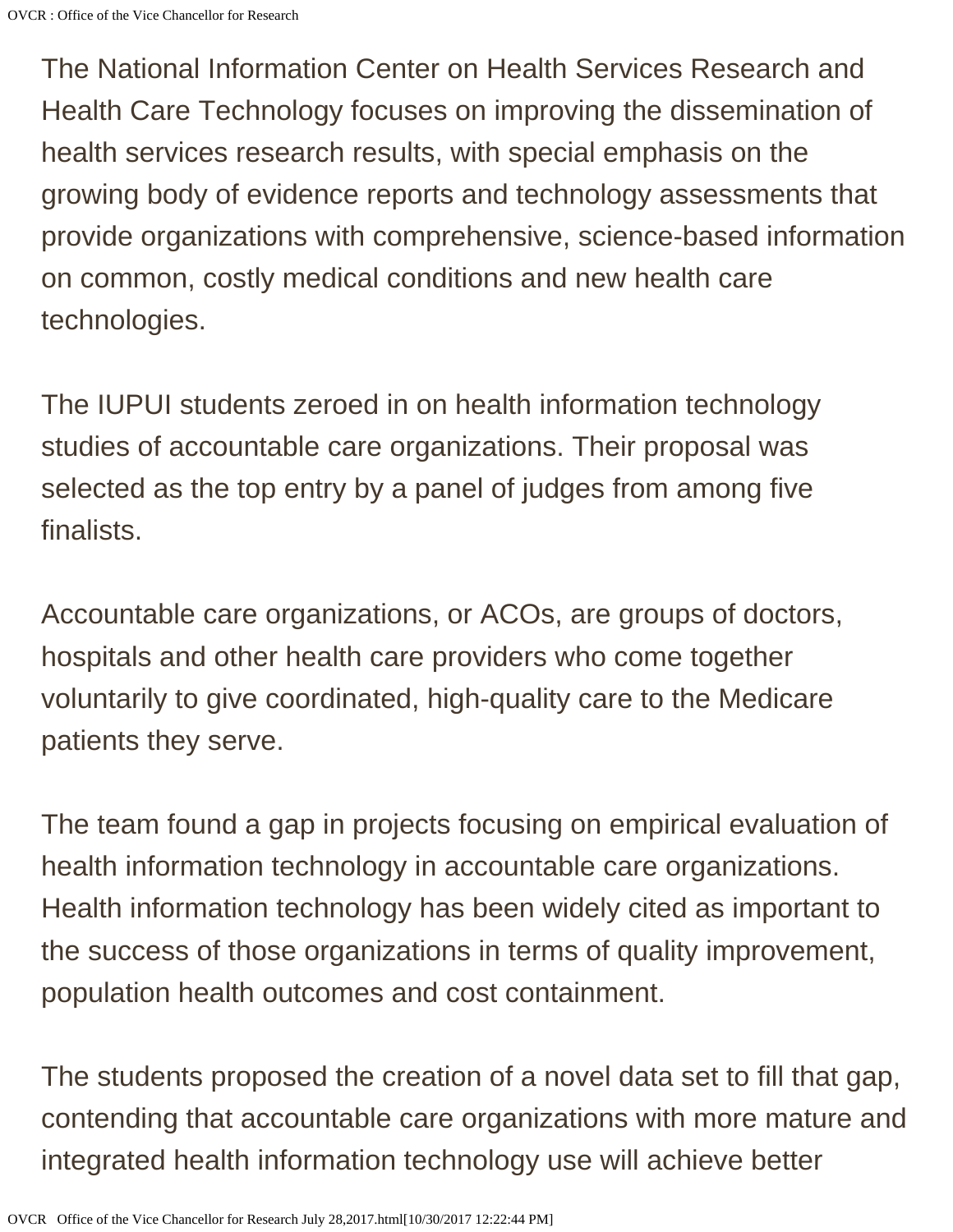individual and population health outcomes, higher quality, and higher cost savings.

Implementation of the proposal could impact more than 9 million patients who are cared for by accountable care organizations.

#### [Back to top of page](#page-0-2)

#### <span id="page-14-0"></span>**TRANSLATIONAL RESEARCH IMPACT**

**IU researchers offer new insights into how communities can tap into youth sports tourism**



IU researchers offer new insights into

how communities can tap into youth

sports tourism

Two Indiana University researchers say creative marketing is needed to reach visitors in what's become a multibillion-dollar-a-year segment of the tourism industry: youth sports tourism.

Richard Buning, an assistant professor in the School of Physical Education and Tourism Management at Indiana University-Purdue University Indianapolis, and Cassandra Coble, a clinical assistant professor in the IU School of Public

Health-Bloomington, are among the first to study the experiences of youth sports travelers. Their study was conducted through the Sports Innovation Institute at IUPUI.

Youth sports are commonly defined as non-school-related sports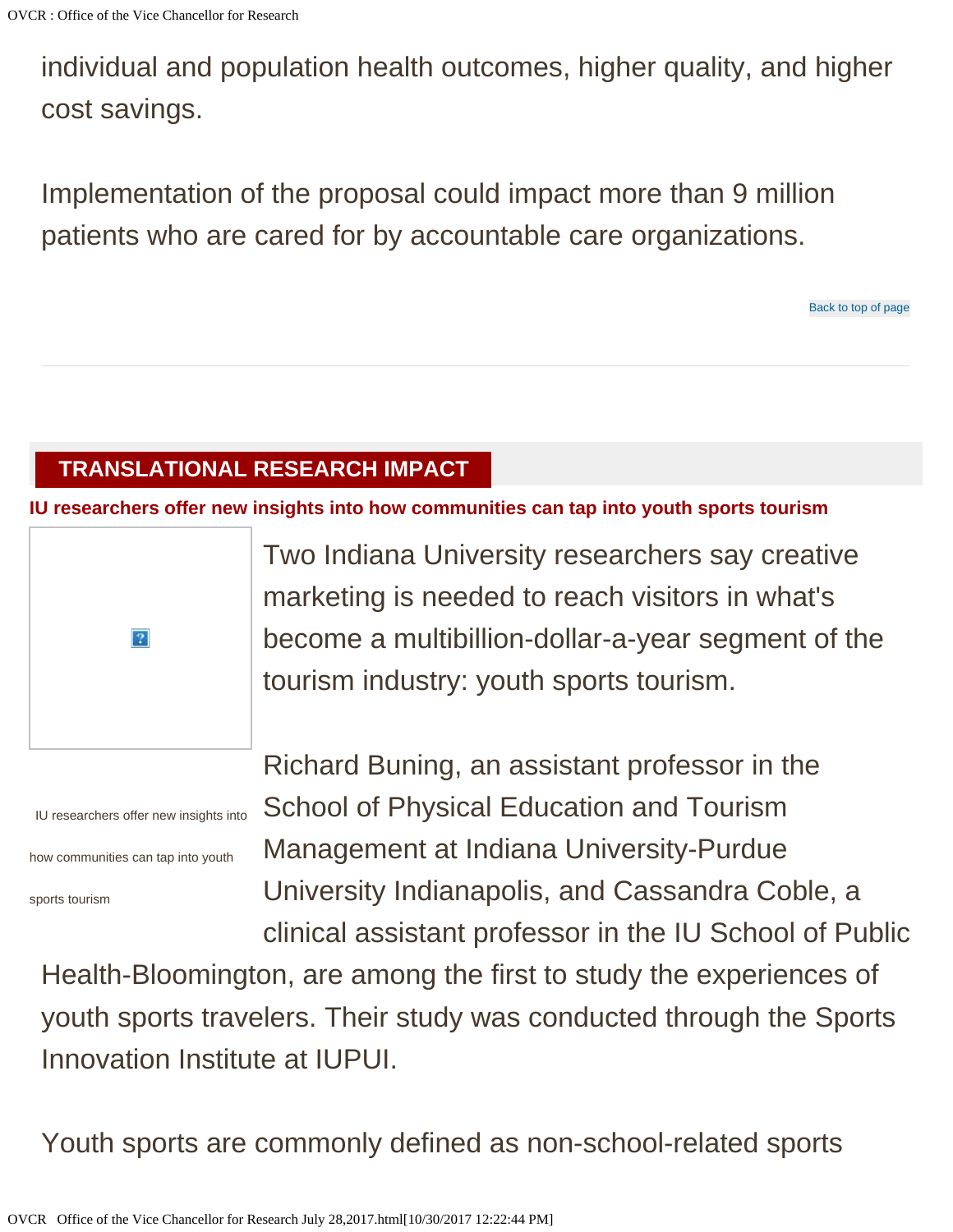activities organized through local programs that include baseball, softball, soccer, lacrosse, rowing, volleyball and gymnastics.

According to Buning, parents are spending as much as \$20,000 a year to take their children to youth sporting events that can be located across town or across the country.

"There's a wide range of people doing it, with some families making one trip a year. But some families whose children are playing at an elite level may take 10, 20 or 30 trips a year," he said.

Youth sports tourism includes travel-related expenses for families who travel to sports tournaments in locations they otherwise would not have visited. It includes spending on gasoline, airfare, buses, hotel rooms, meals and entertainment in the destination city.

Beyond the spending data, though, there was little data on the youth sports traveler experience, Buning said. He and Coble conducted indepth interviews with parents, coaches, officials and others associated with youth sports tourism in the Indianapolis area to help fill that data void.

"There's been little research to see what people want out of these types of trips, how they make decisions related to this type of travel, what they look for in destinations and events, and what their experiences are like when they go on this type of trip," Buning said.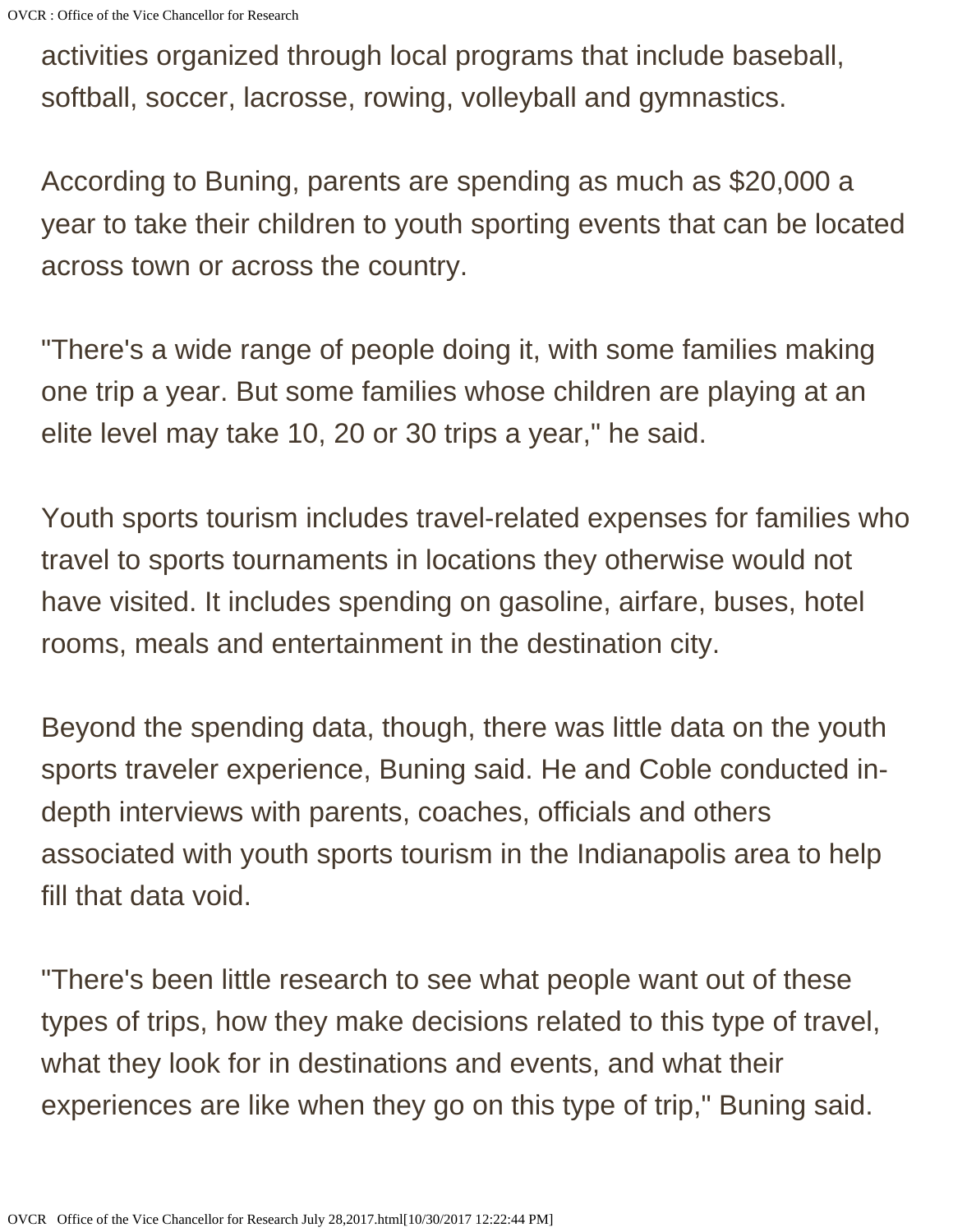## Communities that want to reach these visitors face a special challenge, Buning said.

### Among travel behaviors Buning and Coble found:

- Limited planning occurs before a trip to a sporting event, other than to find a hotel
- Preconceived notions about destinations influence trip planning and activity information search behaviors.
- Parents, young athletes and support staff have little to no time outside of the event to participate in activities away from the sport venues.
- Typical event trip duration is predominantly Friday to Sunday due to school commitments and travel expenses.

Generally, Buning said, a child, usually accompanied by one parent, will travel with a team to a tournament. The parent and child check into a hotel with a pool so the child can swim. Saturday is spent at the tournament, with the parent and child eating at a restaurant like Subway for lunch and then ordering pizza for dinner. When the tournament ends on Sunday, the parent and child return home. While youth sport visitors or fans are driven to travel by the athletic event, not the attractiveness of the destination, coaches choose to take their teams to compete for a variety of reasons -- the venue, the level of competition or because they qualify, Buning said. Creative marketing strategies could reach these visitors while they are in the community where a tournament is located and let them know what's available, particularly when they come to a place they are not familiar with, Buning said. That especially applies to sports venues in rural areas where visitors may assume there are few or no off-field activities, he added. Communities seeking to engage these visitors could also market themselves in advance to leagues, event organizations, tournament event organizers, coaches and team facilitators, Buning said. Cross-promotions with local professional teams in the same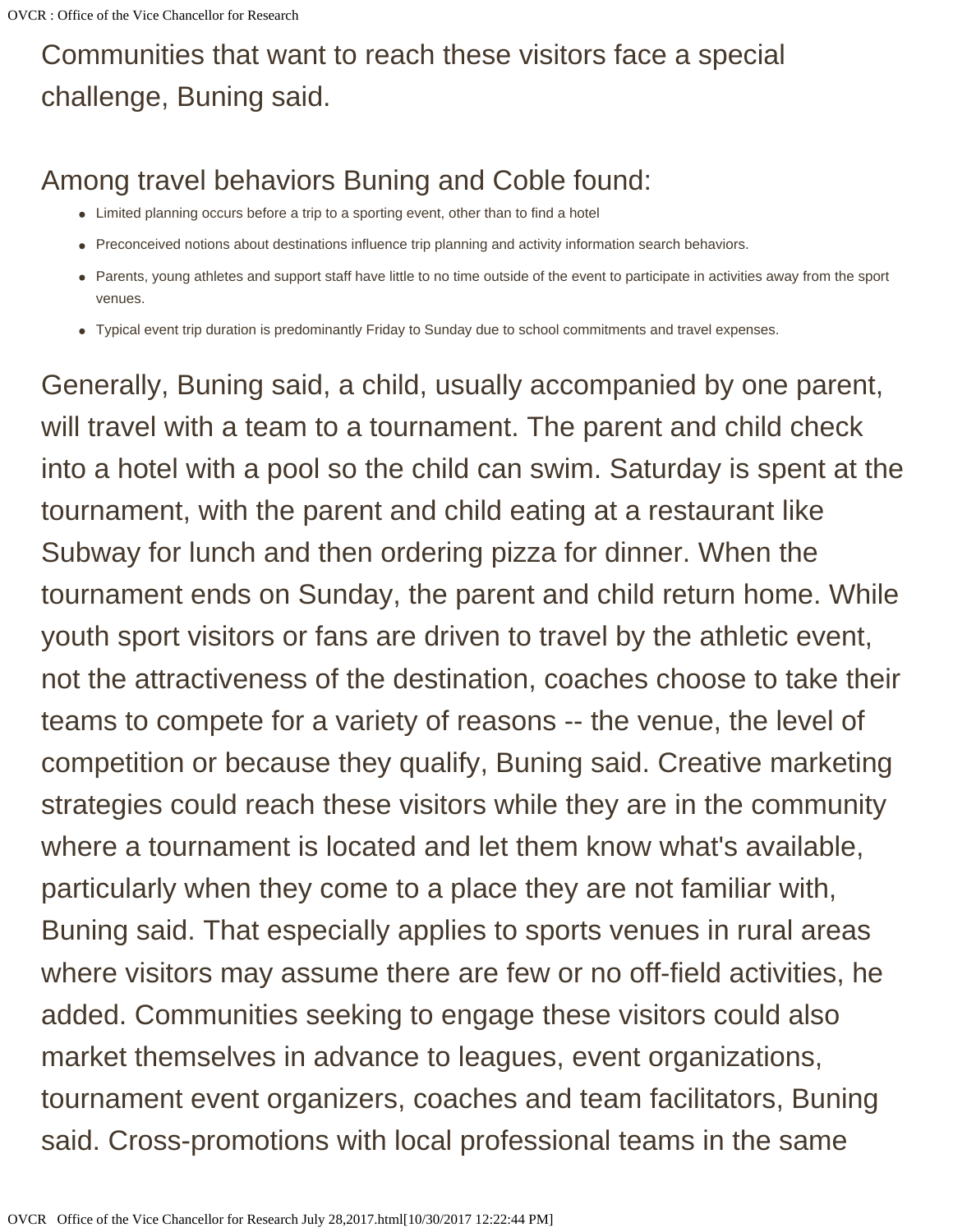sport as a youth tournament could also make an impact, he said.

The study was commissioned by the Hamilton County Sports Authority.

[Back to top of page](#page-0-2)

<span id="page-17-0"></span>**EVENTS AND WORKSHOPS**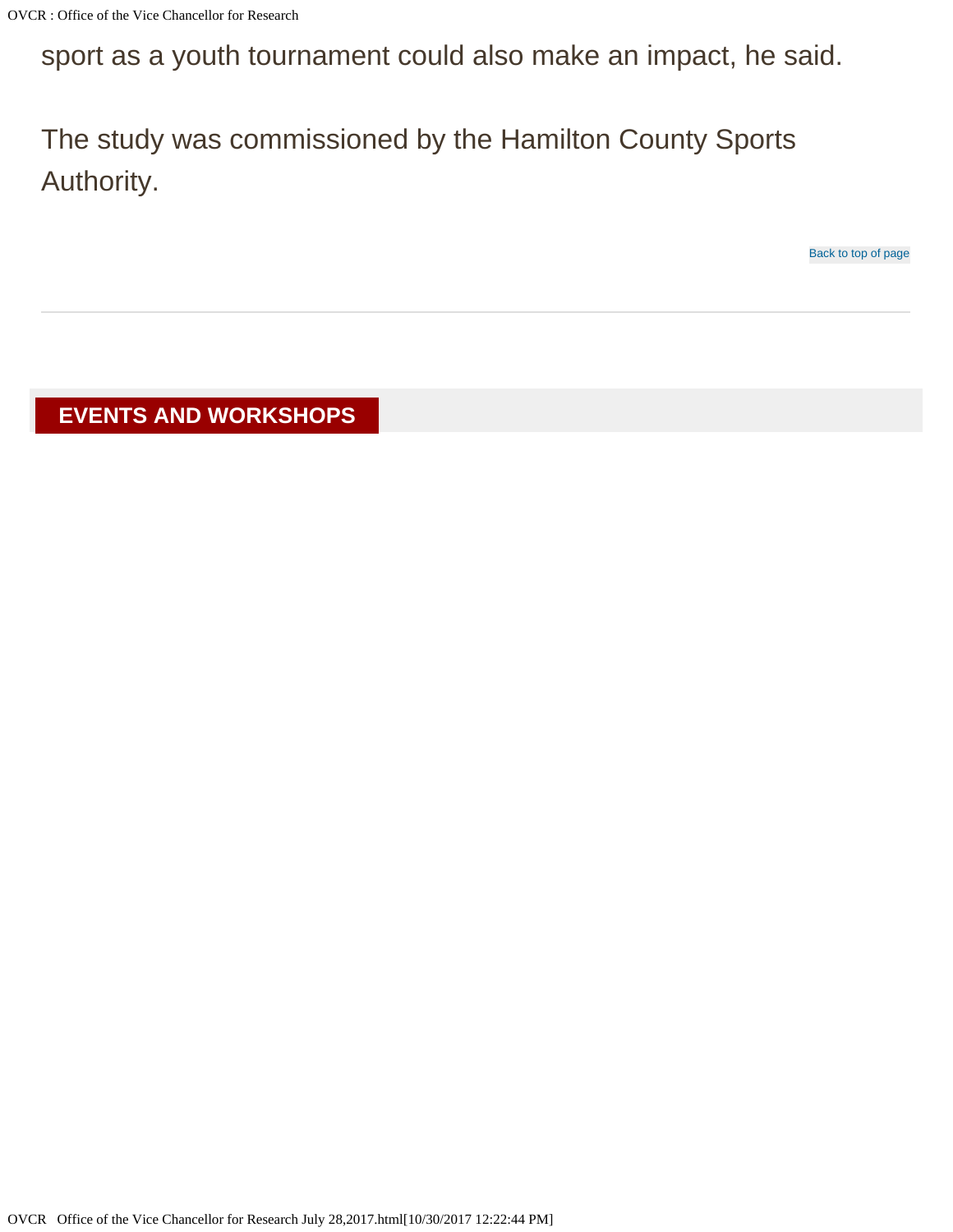### Image of Write Winning Grant Proposals

Write Winning Grant Proposals

This seminar comprehensively addresses both conceptual and practical aspects that are associated with the grant writing process. Emphasis is given to idea development, identification of the most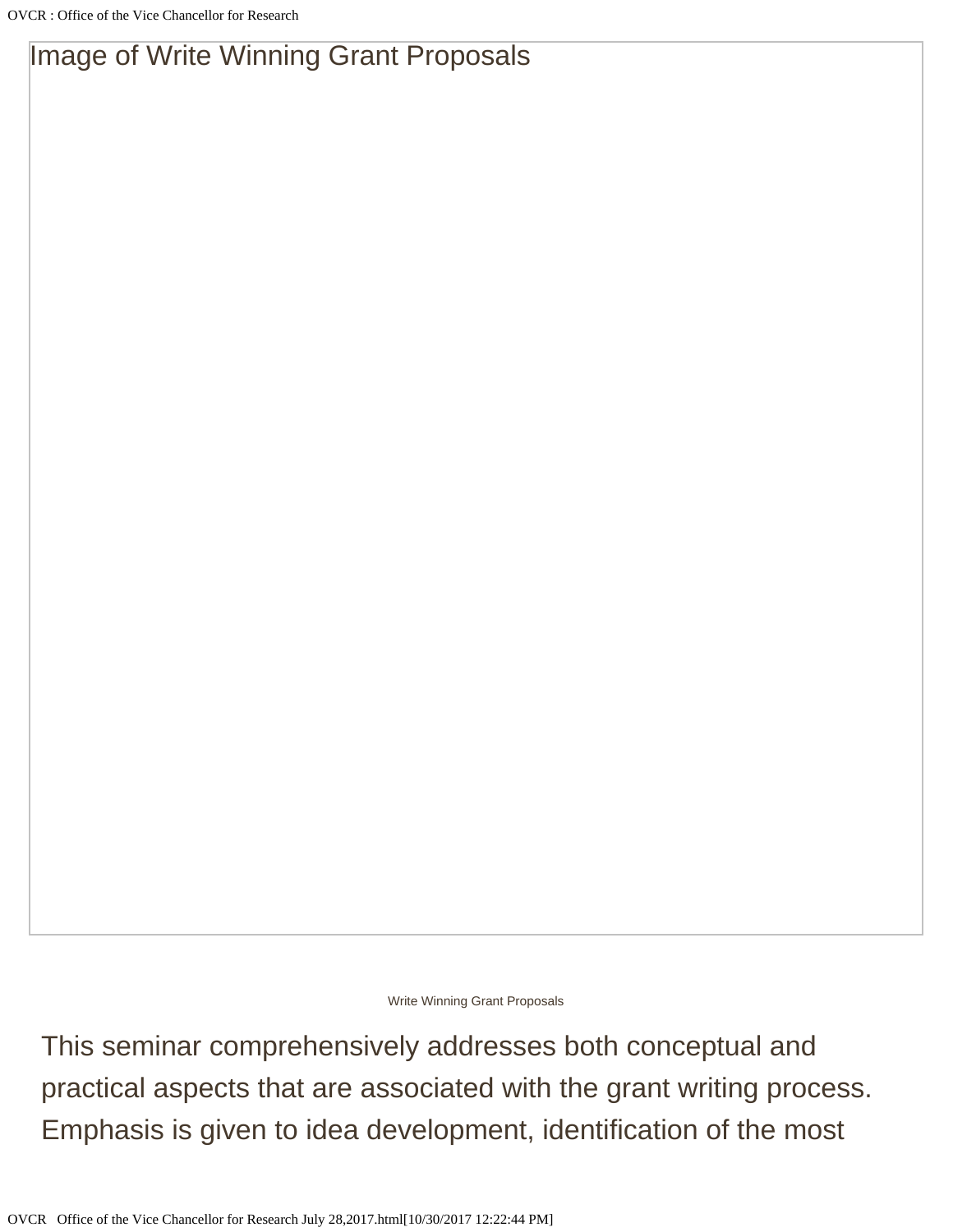appropriate granting agency, how to write for reviewers, and tips and strategies that are of proven value in presenting an applicant's case to reviewers. All participants will receive light breakfast, boxed lunch, and a copy of The Grant Application Writer's Workbook.

Tuesday, August 22 8:30 a.m. - 5:00 p.m. Neuroscience Building, Goodman Hall 1030 Auditorium

[Register >>](http://click.e.iu.edu/?qs=1022abe630853fa0e3704d710ed8e8922af9424a1e78dcdd3c54f4e4e05eb75899f154dd3570185656af252dd9fd7bd0)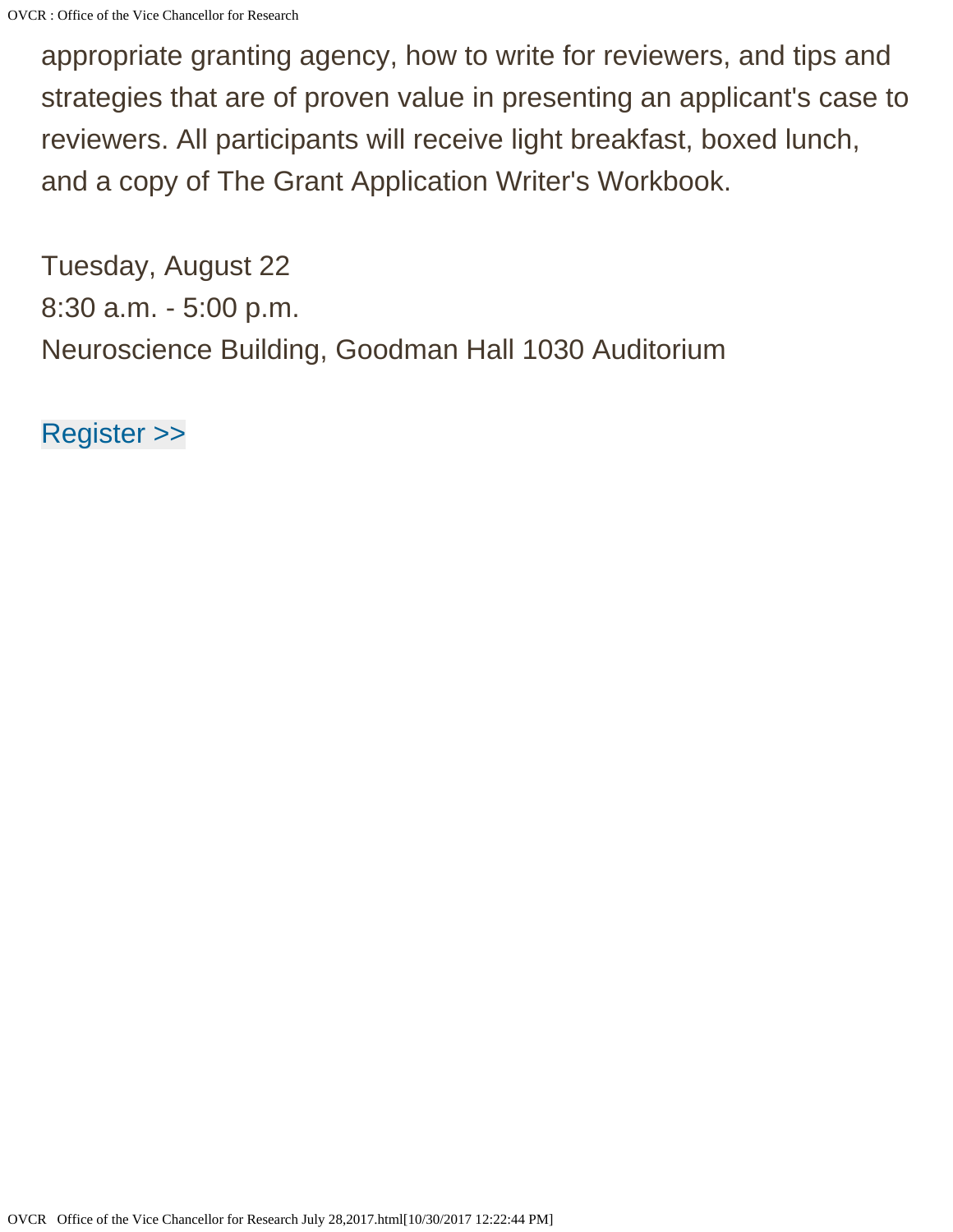### Image of Communicating Science Series

Communicating Science Series

Back by popular demand! This three-session series is designed to train participants to communicate complex scientific topics more effectively to non-experts like patients, learners, lawmakers, and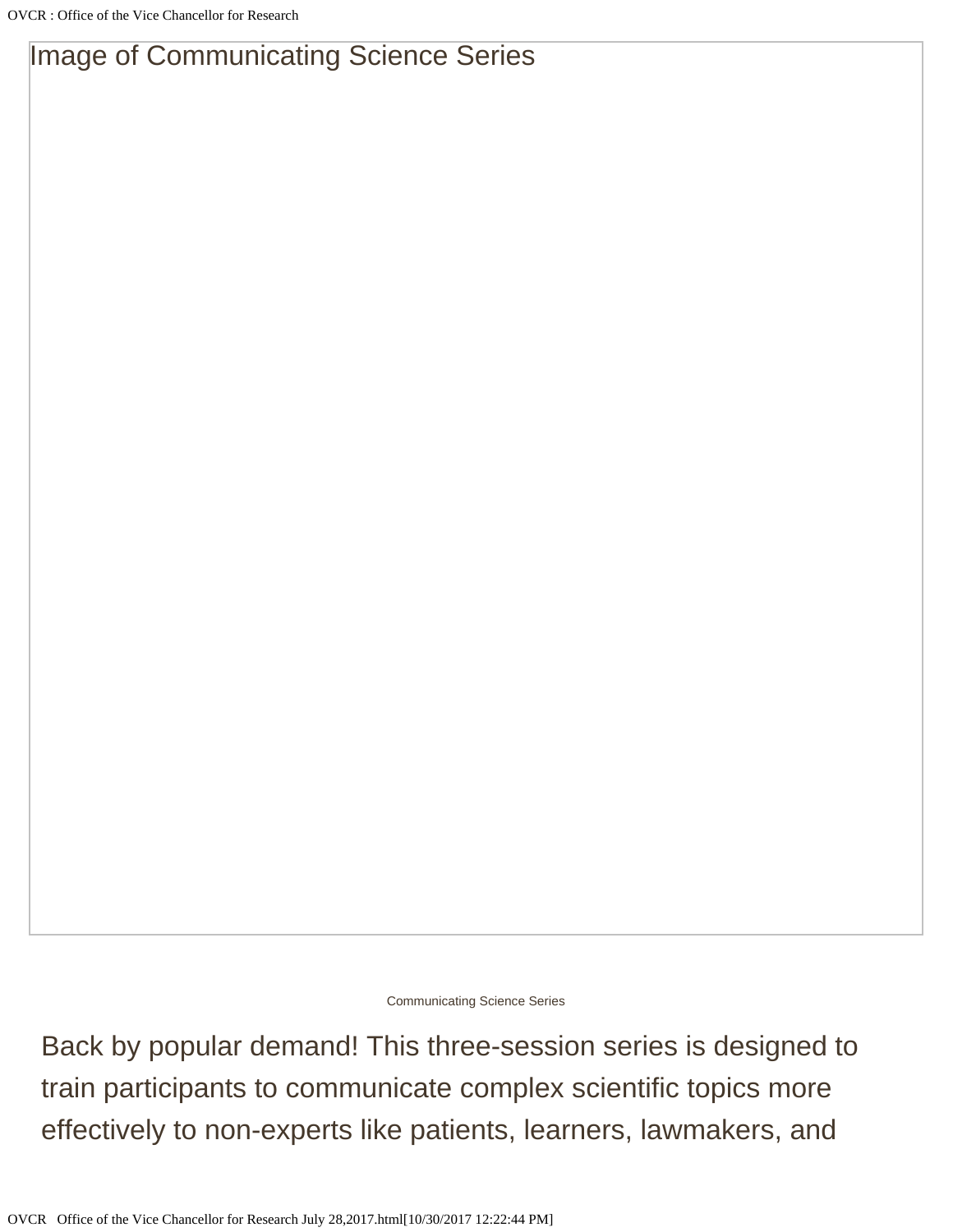funders. This program is free and open to all IUSM and IUPUI faculty and graduate students. Please note, if you register for this event, you will be registered for all three sessions.

Wednesday, August 23 Wednesday, September 6 Wednesday, September 20

#### [Register >>](http://click.e.iu.edu/?qs=1d3965f10a55cdcd82f4f00bb6c302ec5fa0296ecef1e2dcccbde5d2973dedc0d6eac1b62836ccfabe28bd5f382bbfad)

[Back to top of page](#page-0-2)

#### <span id="page-21-0"></span>**RECENT EXTERNAL FUNDING AWARDS**

#### **Grants and Awards – June 2017**

| P                | Agency                                            | Project<br><b>Title</b>                                                        | School          | Department                                      | Total        |
|------------------|---------------------------------------------------|--------------------------------------------------------------------------------|-----------------|-------------------------------------------------|--------------|
| Shekhar, Anantha | <b>LILLY</b><br>ENDOWMENT,<br><b>INCORPORATED</b> | Indiana<br>Collaborative<br>Initiative<br>for Talent<br>Enrichment<br>(INCITE) | <b>MEDICINE</b> | <b>SCHOOL</b><br><b>WIDE</b><br><b>RESEARCH</b> | \$25,000,000 |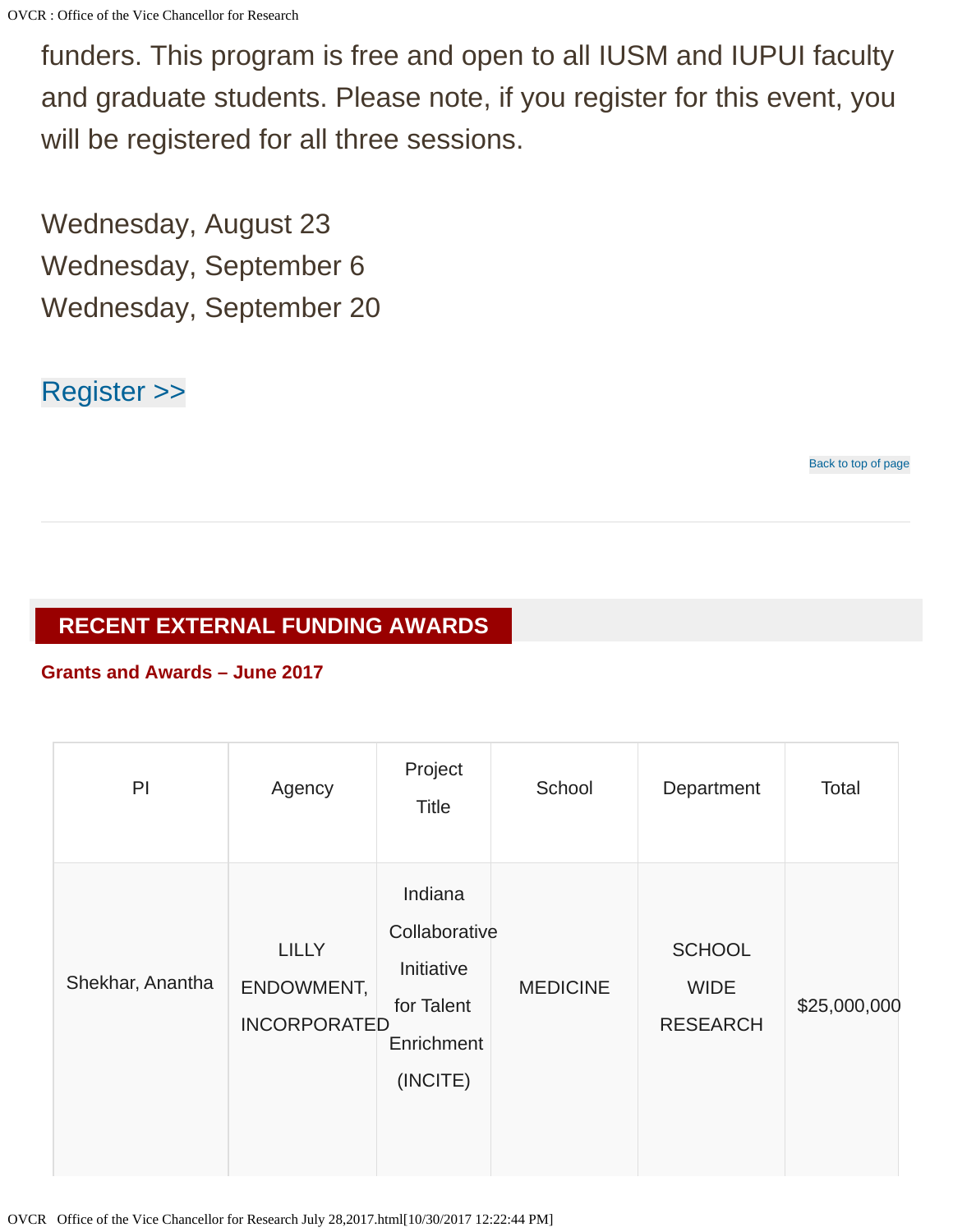| Saykin, Andrew J  | <b>NATIONAL</b><br><b>INSTITUTE</b><br><b>ON AGING</b>                                              | Memory<br>Circuitry in<br>MCI and<br>Early<br>Alzheimeras<br><b>Disease</b><br>Prodrome:<br>Molecular<br><b>Drivers</b> | <b>MEDICINE</b> | <b>RADIOLOGY</b><br>& IMAGING<br><b>SCIENCES</b>             | \$3,384,970 |
|-------------------|-----------------------------------------------------------------------------------------------------|-------------------------------------------------------------------------------------------------------------------------|-----------------|--------------------------------------------------------------|-------------|
| Dent, Alexander L | <b>NATIONAL</b><br><b>INSTITUTE</b><br><b>ALLERGY &amp;</b><br><b>INFECTIOUS</b><br><b>DISEASES</b> | The<br>control of<br>allergic<br>immune<br>responses<br>by<br>follicular<br>regulator<br>T cells                        | <b>MEDICINE</b> | <b>MICROBIOLOGY</b><br>$8\phantom{1}$<br><b>IMMUNOLOGY</b>   | \$2,670,577 |
| Gunst, Susan J    | <b>NATIONAL</b><br>HEART,<br><b>LUNG AND</b><br><b>BLOOD</b><br><b>INSTITUTE</b>                    | Smooth<br>Muscle<br>Mechanisms<br>in<br>Dynamic<br>Airway                                                               | <b>MEDICINE</b> | <b>CELLULAR &amp;</b><br><b>INTEGRATIVE</b><br><b>PHYSIO</b> | \$1,915,151 |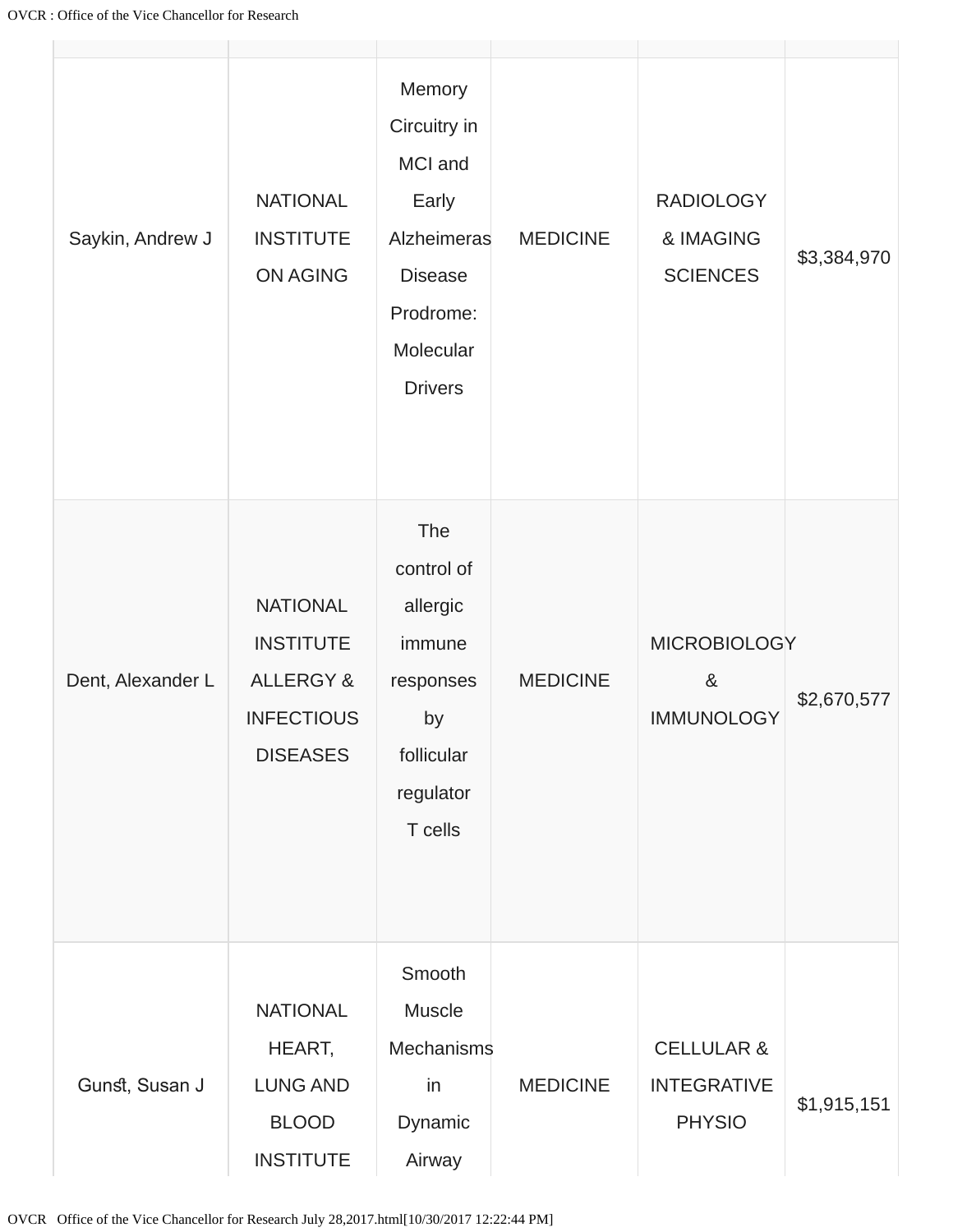|                          |                                                                                                          | Properties                                                 |                                      |                                     |             |
|--------------------------|----------------------------------------------------------------------------------------------------------|------------------------------------------------------------|--------------------------------------|-------------------------------------|-------------|
| Gawrieh, Samer           | <b>NATIONAL</b><br><b>INSTITUTE</b><br><b>OF</b><br>DIABETES,<br><b>DIGESTIVE &amp;</b><br><b>KIDNEY</b> | <b>Fatty liver</b><br>in HIV<br>infected<br>individuals    | <b>MEDICINE</b>                      | <b>GASTROENTEROLOGY</b>             | \$1,819,933 |
| Perrin, Benjamin<br>John | <b>NATIONAL</b><br><b>INSTITUTE</b><br>ON<br><b>DEAFNESS</b><br>AND OTHER<br>COMM. DIS                   | Cytoskeletal<br>stability in<br>stereocilia<br>maintenance | <b>SCIENCE</b>                       | <b>BIOLOGY</b>                      | \$1,697,984 |
| Gregg, Roxanne           | U.S.<br><b>DEPARTMENT</b><br><b>OF</b><br><b>EDUCATION</b>                                               | <b>TRIO</b><br>Upward<br>Bound -<br>Township               | <b>UNDERGRAD</b><br><b>EDUCATION</b> | <b>UNIVERSITY</b><br><b>COLLEGE</b> | \$1,461,105 |
|                          | U.S.<br><b>DEPARTMENT</b>                                                                                | <b>IUPUI</b><br>Upward                                     | <b>UNDERGRAD</b>                     | <b>UNIVERSITY</b>                   |             |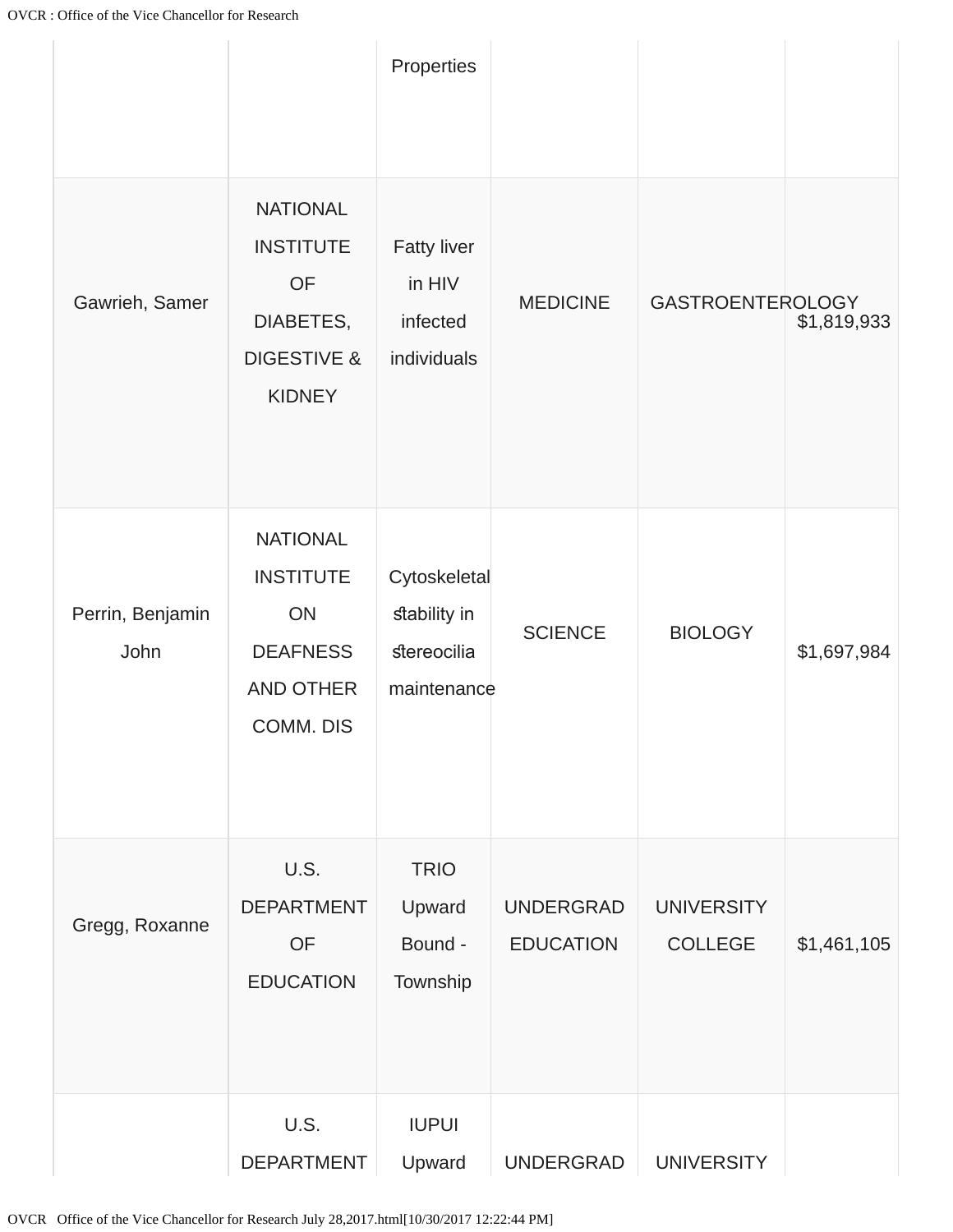| Gregg, Roxanne            | OF<br><b>EDUCATION</b>                                                                 | Bound -<br><b>IPS</b>                                                                                                   | <b>EDUCATION</b>                 | <b>COLLEGE</b>                                                    | \$1,395,000 |
|---------------------------|----------------------------------------------------------------------------------------|-------------------------------------------------------------------------------------------------------------------------|----------------------------------|-------------------------------------------------------------------|-------------|
| Howenstine,<br>Michelle S | <b>INDIANA</b><br><b>COMMISSION</b><br>FOR HIGHER<br><b>EDUCATION</b>                  | <b>New</b><br>Residency<br>Position<br>Funding<br>2017                                                                  | <b>MEDICINE</b>                  | <b>DEAN MED-</b><br><b>EDUCATIONAL</b><br><b>SUPPORT</b>          | 855,000     |
| Pasic, Amir               | THE HENRY<br><b>LUCE</b><br><b>FOUNDATION</b><br><b>INC</b>                            | US-China<br>Collaborative                                                                                               | <b>LILLY FAMILY</b><br>SCHOOL OF | Philanthropic PHILANTHROPY PHILANTHROPY                           | \$330,000   |
| Badve, Sunil              | <b>SUSAN G.</b><br><b>KOMEN</b><br><b>BREAST</b><br><b>CANCER</b><br><b>FOUNDATION</b> | Novel<br><b>Strategies</b><br>to<br>Overcome<br>Resistance<br>to<br>Standard<br><b>Therapies</b><br>in Breast<br>Cancer | <b>MEDICINE</b>                  | <b>PATHOLOGY</b><br><b>AND</b><br><b>LABORATORY</b><br><b>MED</b> | \$250,000   |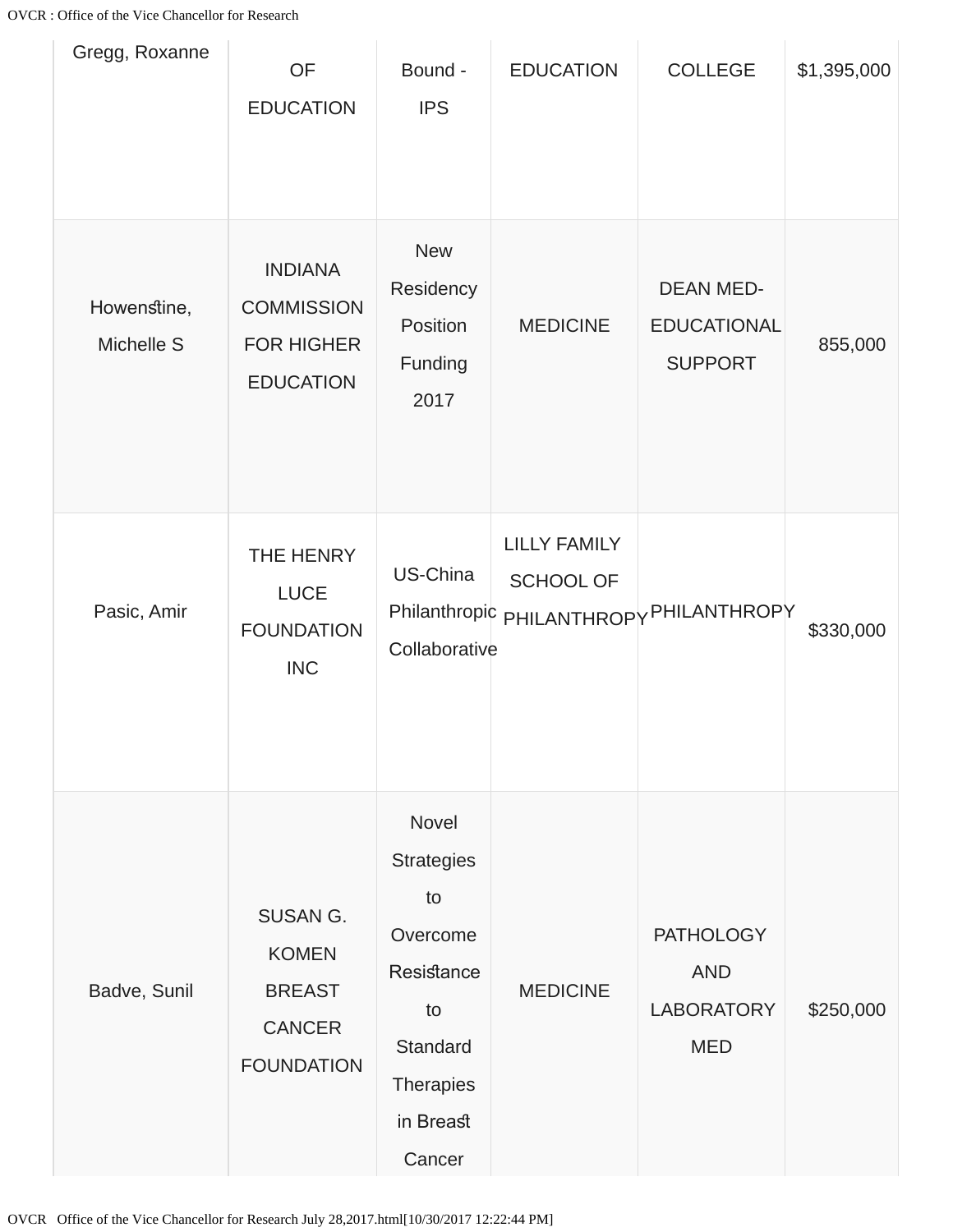| Clapp, D Wade | <b>JOHNS</b><br><b>HOPKINS</b><br><b>UNIVERSITY</b> | <b>Testing</b><br>the<br>Pharmacologic<br>role of<br>Molecular<br>Target<br>inhibition<br>on<br>Plexiform<br>Neurofibromas<br>in a<br>Genetically<br>Engineered<br>Mouse<br>Model that<br>closely<br>Phenocopies<br>Human<br>Neurofibromatosis<br>Type 1 | <b>MEDICINE</b> | PED-<br>NEONATAL<br><b>BASIC</b><br><b>RESEARCH</b> | \$211,352 |
|---------------|-----------------------------------------------------|----------------------------------------------------------------------------------------------------------------------------------------------------------------------------------------------------------------------------------------------------------|-----------------|-----------------------------------------------------|-----------|
|               |                                                     | Prevention<br>and<br>Recovery<br>Center for                                                                                                                                                                                                              |                 |                                                     |           |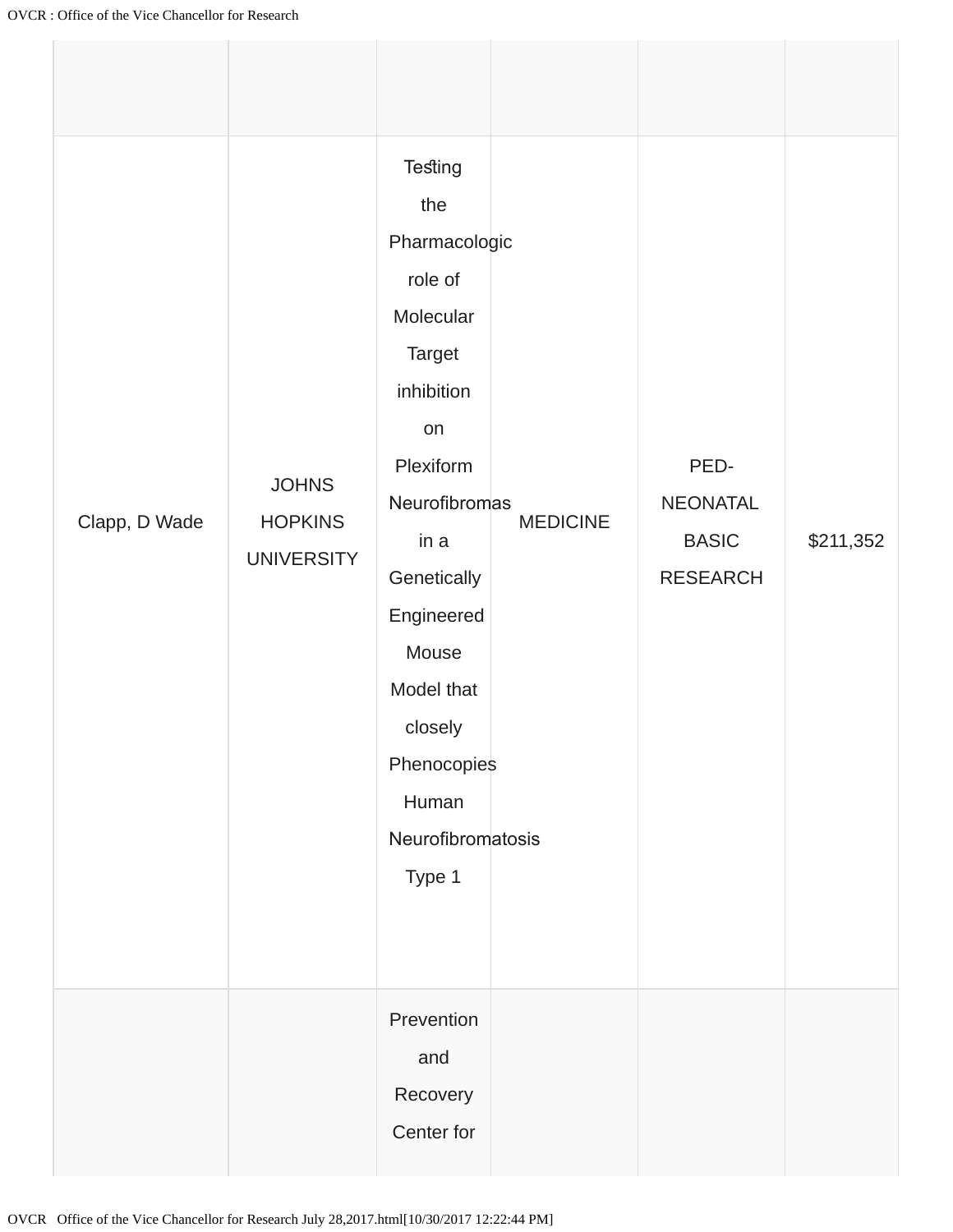| Breier, Alan             | <b>ESKENAZI</b><br><b>HEALTH</b>                                             | Early<br>Psychosis<br>(PARC)<br>and<br>Coordinated<br>Specialty<br>Care<br>(CSC)<br>Network<br>(YR1)      | <b>MEDICINE</b> | <b>PSYCHIATRY</b>                                         | \$156,857 |
|--------------------------|------------------------------------------------------------------------------|-----------------------------------------------------------------------------------------------------------|-----------------|-----------------------------------------------------------|-----------|
|                          |                                                                              | Role of<br>renal<br>endothelial<br>side                                                                   |                 |                                                           |           |
| Basile, David<br>Patrick | <b>AMERICAN</b><br><b>HEART</b><br><b>ASSOCIATION</b><br><b>INCORPORATED</b> | population<br>as a<br>source of<br>progenitor<br>activity<br>during<br>growth or<br>response<br>to injury | <b>MEDICINE</b> | <b>CELLULAR &amp;</b><br><b>INTEGRATIVE</b><br>PHYSIOLOGY | \$154,000 |
|                          |                                                                              | Prevention<br>and                                                                                         |                 |                                                           |           |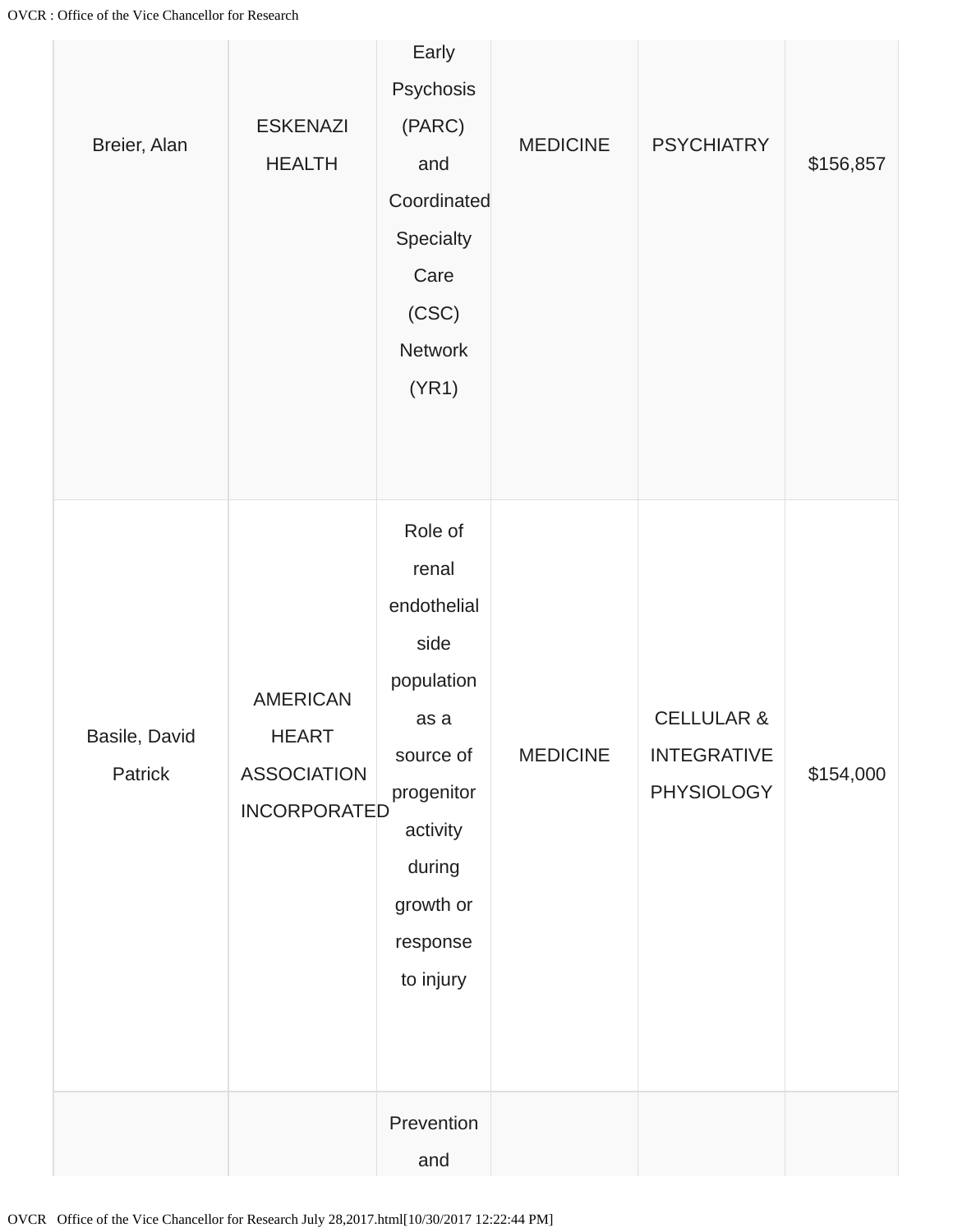| Breier, Alan          | <b>ESKENAZI</b><br><b>HEALTH</b>                       | Recovery<br>Center for<br>Early<br>Psychosis<br>(PARC)<br>and<br>Coordinator<br>Specialty<br>Care<br>(CSC)<br>Program 3 | <b>MEDICINE</b> | <b>PSYCHIATRY</b>                           | \$153,709 |
|-----------------------|--------------------------------------------------------|-------------------------------------------------------------------------------------------------------------------------|-----------------|---------------------------------------------|-----------|
| Davis, Stephanie<br>D | <b>HOSPITAL</b><br>FOR SICK<br><b>CHILDREN</b>         | Tracking<br>CF lung<br>disease<br>through<br>the early<br>years:<br>Utility of<br>the Lung<br>Clearance<br>Index        | <b>MEDICINE</b> | PED-PULM<br><b>CRITICAL</b><br>CARE/ALLERGY | \$146,122 |
| Payne, R. Mark        | <b>CHILDREN'S</b><br><b>HOSPITAL</b><br><b>MEDICAL</b> | Pediatric<br>Heart<br>Network                                                                                           | <b>MEDICINE</b> | PED-<br>CARDIOLOGY                          | \$136,977 |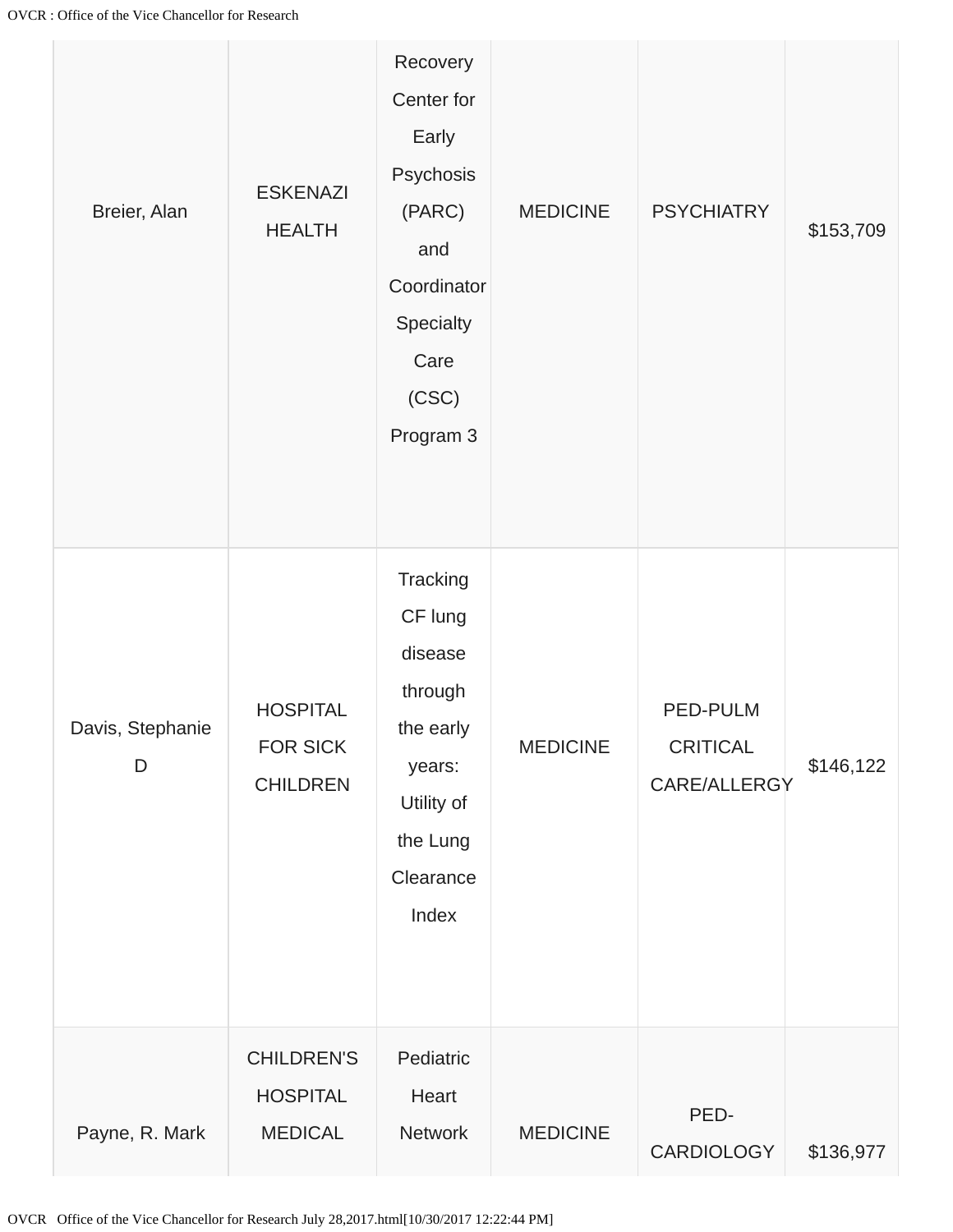|                  | <b>CENTER OF</b><br><b>CINCINNATI</b>              | Prairieland<br>Consortium                                                                                         |                                                        |                                                      |           |
|------------------|----------------------------------------------------|-------------------------------------------------------------------------------------------------------------------|--------------------------------------------------------|------------------------------------------------------|-----------|
| Grannis, Shaun J | THE PEW<br><b>CHARITABLE</b><br><b>TRUSTS</b>      | Evaluating<br>the impact<br>of data<br>standardization<br>and<br>normalization<br>on<br>matching<br>effectiveness | <b>MEDICINE</b>                                        | <b>FAMILY</b><br>MEDICINE -<br><b>ADMINISTRATION</b> | \$127,506 |
| Ray, Brad        | <b>INDIANA</b><br><b>JUDICIAL</b><br><b>CENTER</b> | Phase<br>Two:<br>Evaluation<br>of the<br>Indiana<br>Evidenced-<br><b>Based</b><br>Pretrial<br>Pilot               | <b>PUBLIC &amp;</b><br>ENVIRONMENTAL<br><b>AFFAIRS</b> | <b>SPEA</b>                                          | \$125,000 |
|                  |                                                    | Development<br>of SHP2                                                                                            |                                                        |                                                      |           |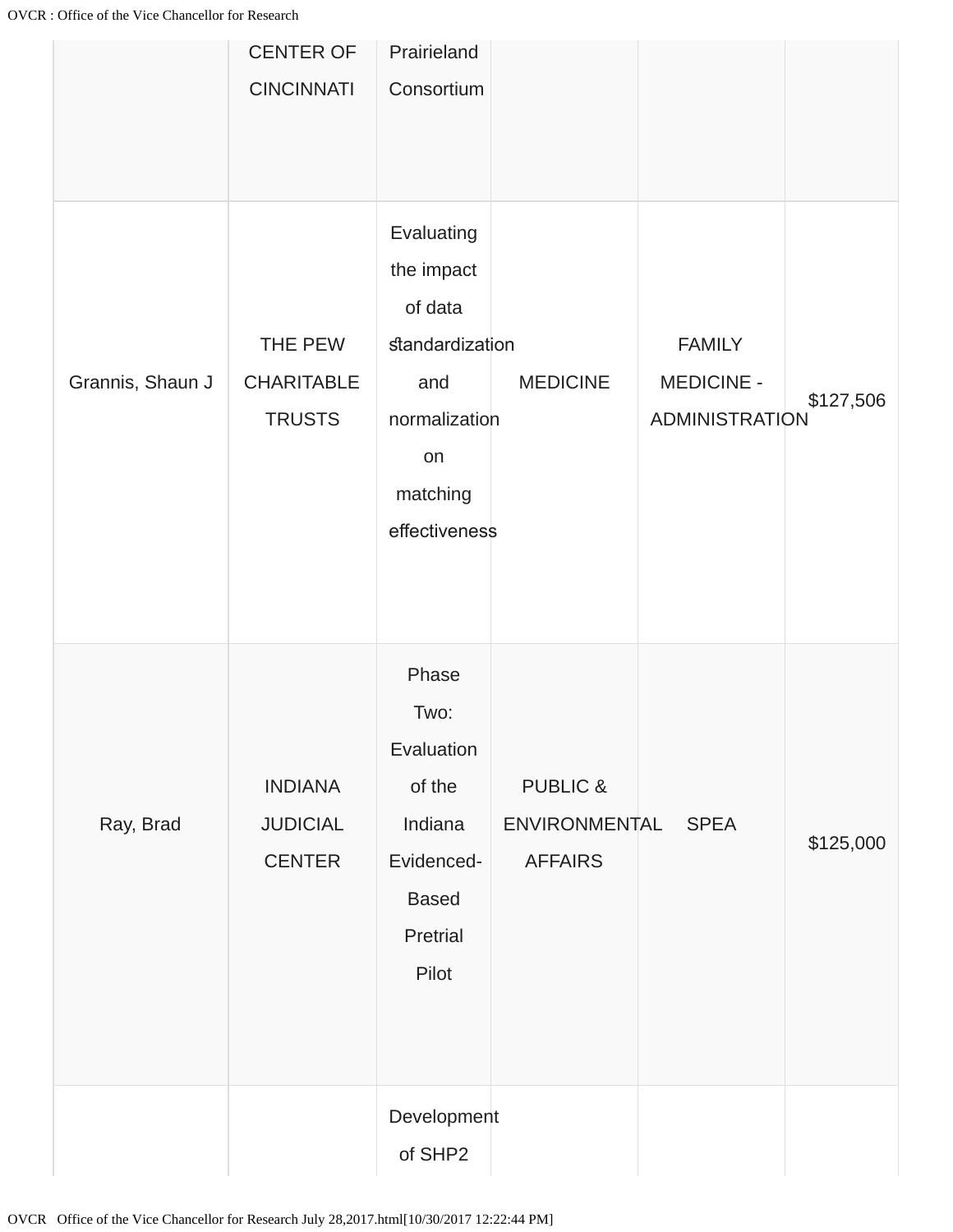| Pollok, Karen E.    | <b>PURDUE</b><br><b>UNIVERSITY</b>                                                                | inhibitors<br>for<br>targeted<br>anti-<br>cancer<br>therapy                                                           | <b>MEDICINE</b> | PED-<br>HEME/ONC<br><b>BASIC</b><br><b>RESEARCH</b> | \$114,158 |
|---------------------|---------------------------------------------------------------------------------------------------|-----------------------------------------------------------------------------------------------------------------------|-----------------|-----------------------------------------------------|-----------|
| Lahm, Tim           | <b>AMERICAN</b><br><b>HEART</b><br>ASSOC-<br><b>GREATER</b><br><b>MIDWEST</b><br><b>AFFILIATE</b> | Apelin-<br>mediated<br>regulation<br>of right<br>ventricular<br>angiogenesis<br>in<br>pulmonary<br>hypertension       | <b>MEDICINE</b> | <b>PULMONARY</b>                                    | \$110,456 |
| Downs, Stephen<br>M | <b>ESKENAZI</b><br><b>HEALTH</b>                                                                  | Child<br>Health<br>Informatics<br>Research<br>and<br>Development<br>Laboratory<br>(CHIRDL)<br>Service for<br>Eskenazi | <b>MEDICINE</b> | PED-HEALTH<br><b>SERVICES</b><br><b>RESEARCH</b>    | \$110,000 |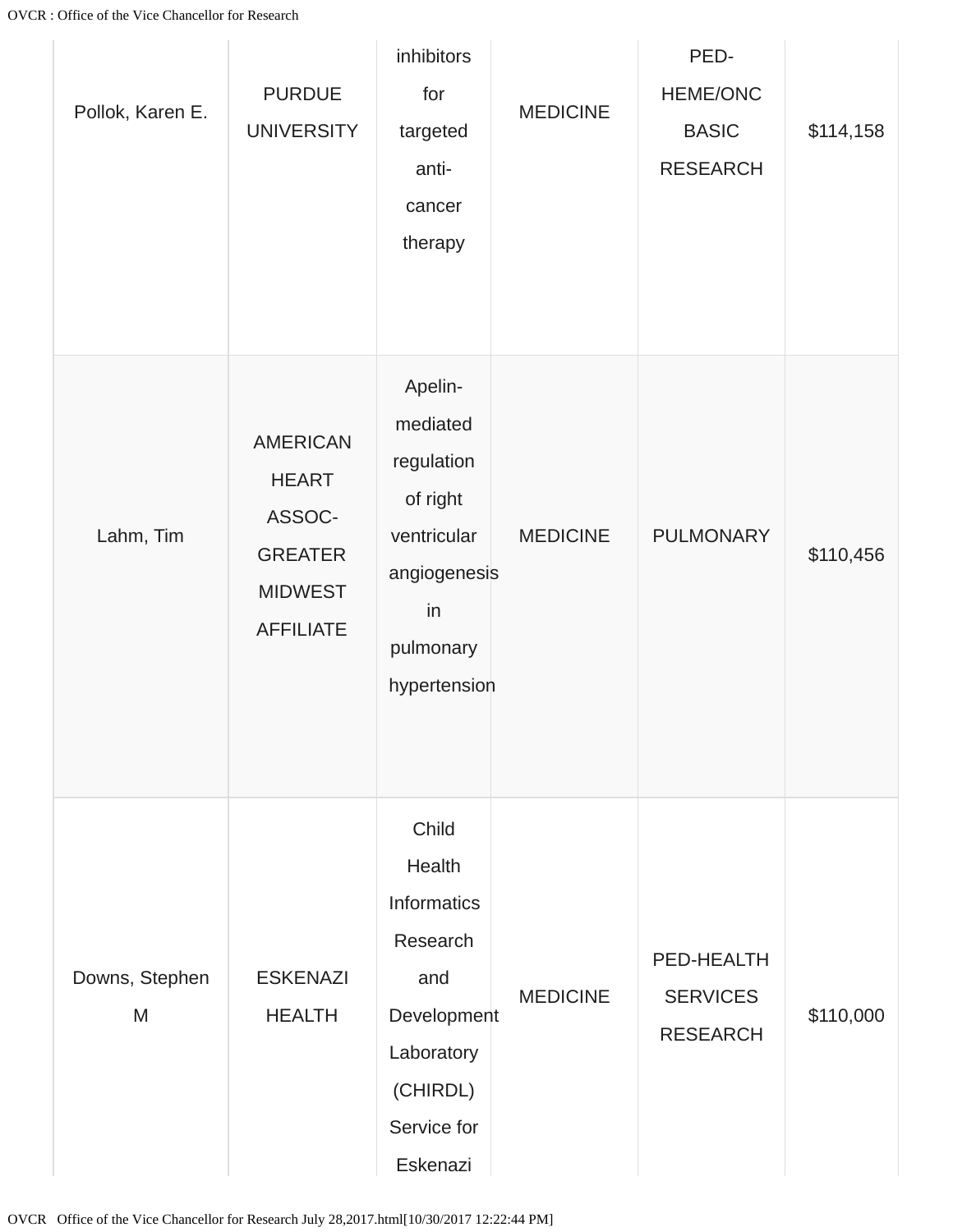| Becker, Steven G       | OLD<br><b>NATIONAL</b><br><b>BANK</b><br><b>FOUNDATION</b> | Indiana<br>University<br>School of<br>Medicine-<br>Evansville<br>Simulation<br>Center<br>Development | <b>MEDICINE</b>  | <b>IUSM-</b><br><b>EVANSVILLE</b>     | \$100,000 |
|------------------------|------------------------------------------------------------|------------------------------------------------------------------------------------------------------|------------------|---------------------------------------|-----------|
| Carlson, Timothy<br>J. | <b>GANNETT</b><br><b>FOUNDATION</b>                        | A<br>Community<br>Thrives:<br><b>IU School</b><br>of<br>Dentistry<br>Student<br>Outreach<br>Center   | <b>DENTISTRY</b> | <b>DENTISTRY-</b><br><b>RESEARCH</b>  | \$100,000 |
| Abu-Sultaneh,<br>Samer | <b>INDIANA</b><br><b>UNIVERSITY</b><br><b>HEALTH</b>       | I-PREP:<br>Indiana<br>Pediatric<br>Readiness                                                         | <b>MEDICINE</b>  | PED-<br>PULMONARY<br><b>INTENSIVE</b> | \$100,000 |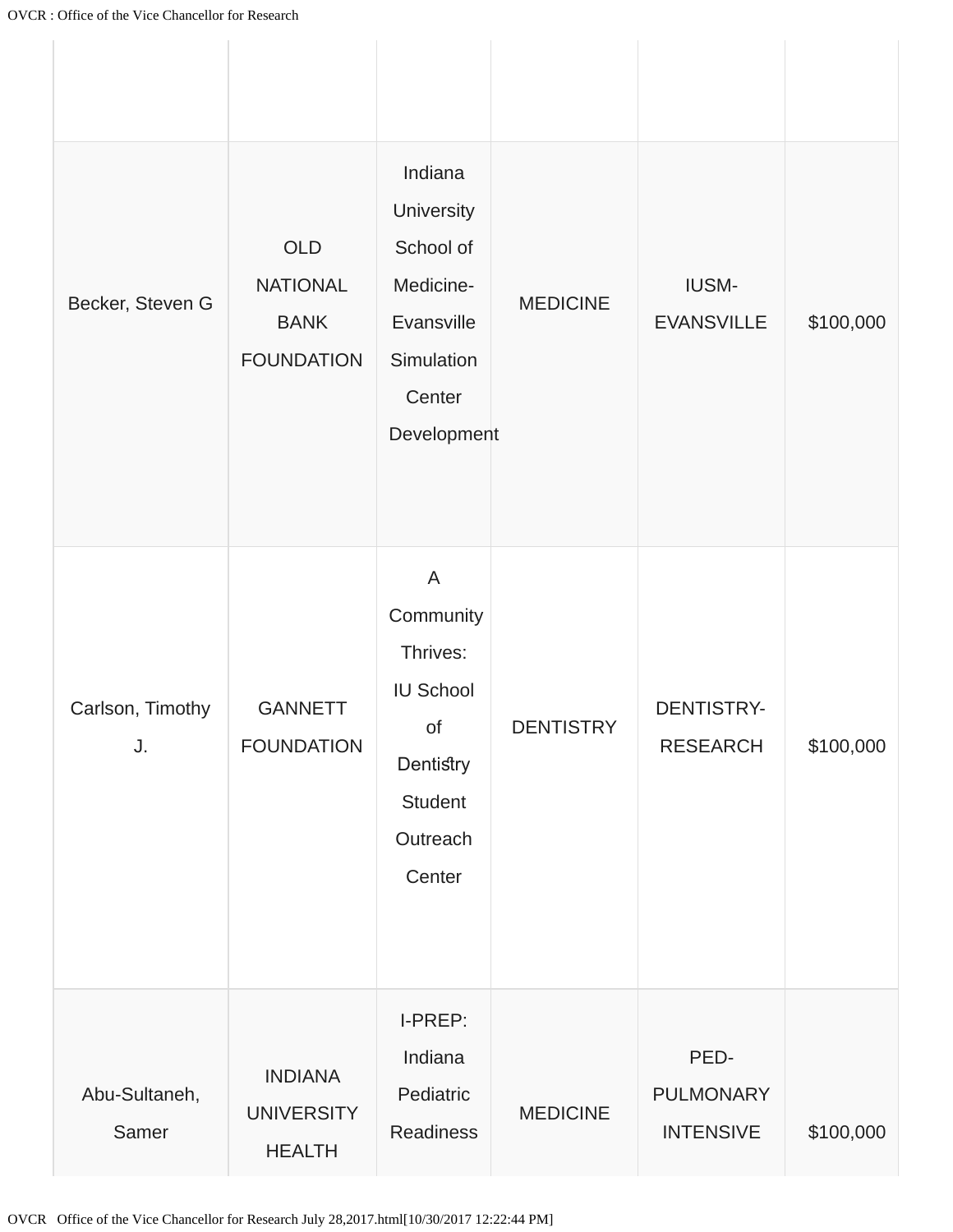| Emergency | CARE |  |
|-----------|------|--|
| Project   |      |  |
|           |      |  |
|           |      |  |
|           |      |  |

[Back to top of page](#page-0-2)

#### <span id="page-31-0"></span>**CURRENT EXTERNAL FUNDING OPPORTUNITIES**

Funding opportunities in this section include selected current grant announcements from federal agencies for new initiatives and changes to existing programs. Announcements with limited scope are not listed here but instead are sent directly to IUPUI School Deans. For comprehensive coverage of funding opportunities, please use the links below to search online tools.

### NATIONAL ENDOWMENT FOR THE ARTS

**Arts Education Statewide Data Infrastructure Project:** This opportunity will support state-level extraction, analysis, and reporting of K-12 arts education data that is already being collected. Easy access to timely, reliable data about arts education is a prerequisite for knowing how much and to whom arts education is being delivered in schools. These data can help decision-makers determine whether they are meeting national and state-approved policies and content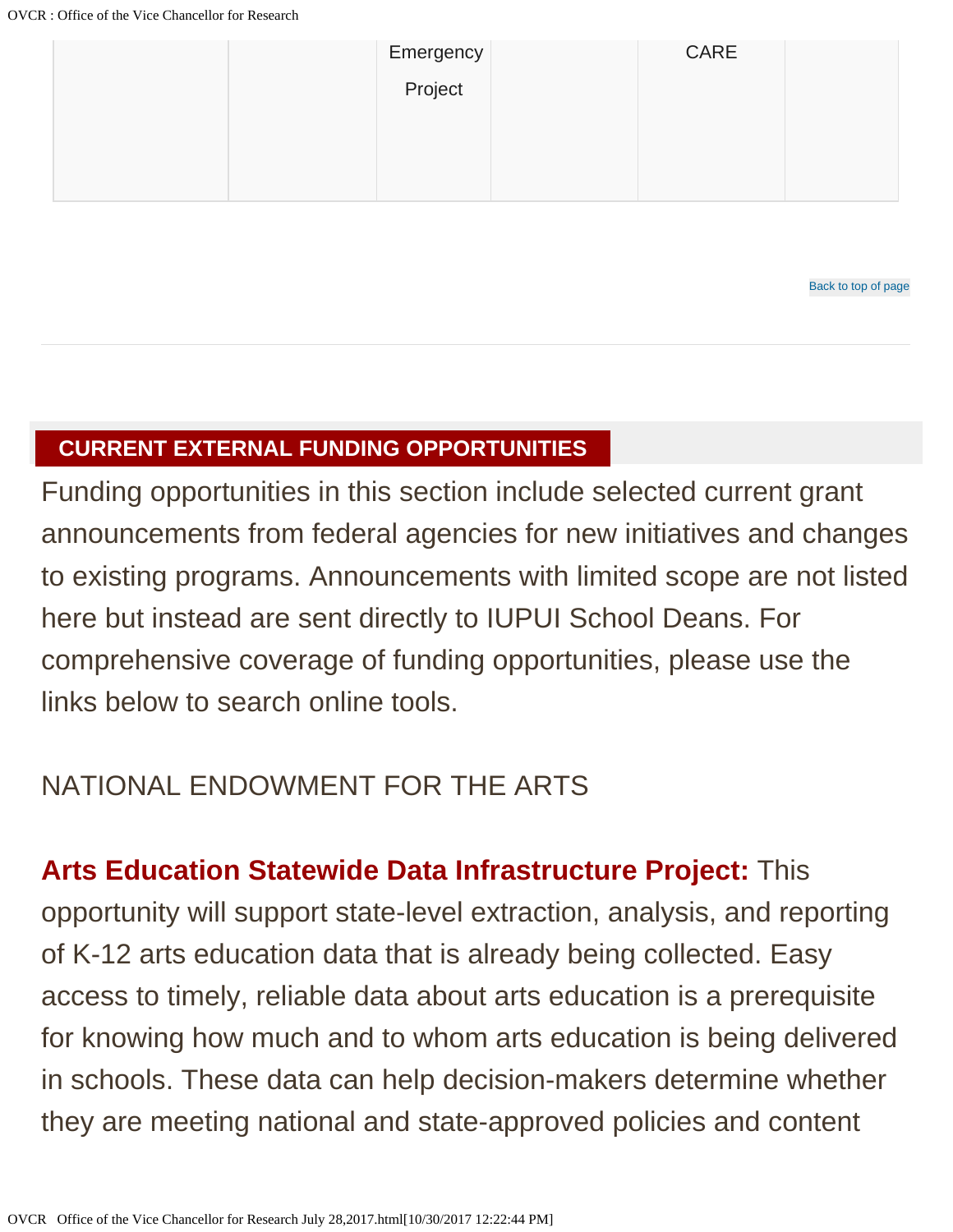OVCR : Office of the Vice Chancellor for Research

standards regarding arts education.

In addition, these data can help state departments of education, state arts agencies, funders, and others to direct resources to increase the likelihood that all students will benefit from an education that includes the arts.

*Deadline: April 12, 2018* [https://www.grants.gov/web/grants/view-opportunity.html?](https://www.grants.gov/web/grants/view-opportunity.html?oppId=292119) [oppId=292119](https://www.grants.gov/web/grants/view-opportunity.html?oppId=292119)

### NATIONAL ENDOWMENT FOR THE HUMANITIES

**Next Generation Humanities PhD Implementation Grants:** In recent years, research published by Humanities Indicators, among others, has revealed that humanities PhDs pursue careers in many different professions--both inside and outside academia. Yet most humanities PhD programs in the United States still prepare students primarily for tenure-track professor positions at colleges and universities. The increasing shortage of such positions has changed students' expected career outcomes. NEH therefore hopes to assist universities in implementing a new model of doctoral education, which can both transform the understanding of what it means to be a humanities scholar and promote the integration of the humanities in the public sphere.

This opportunity supports universities in instituting wide-ranging changes in humanities doctoral programs. Humanities knowledge and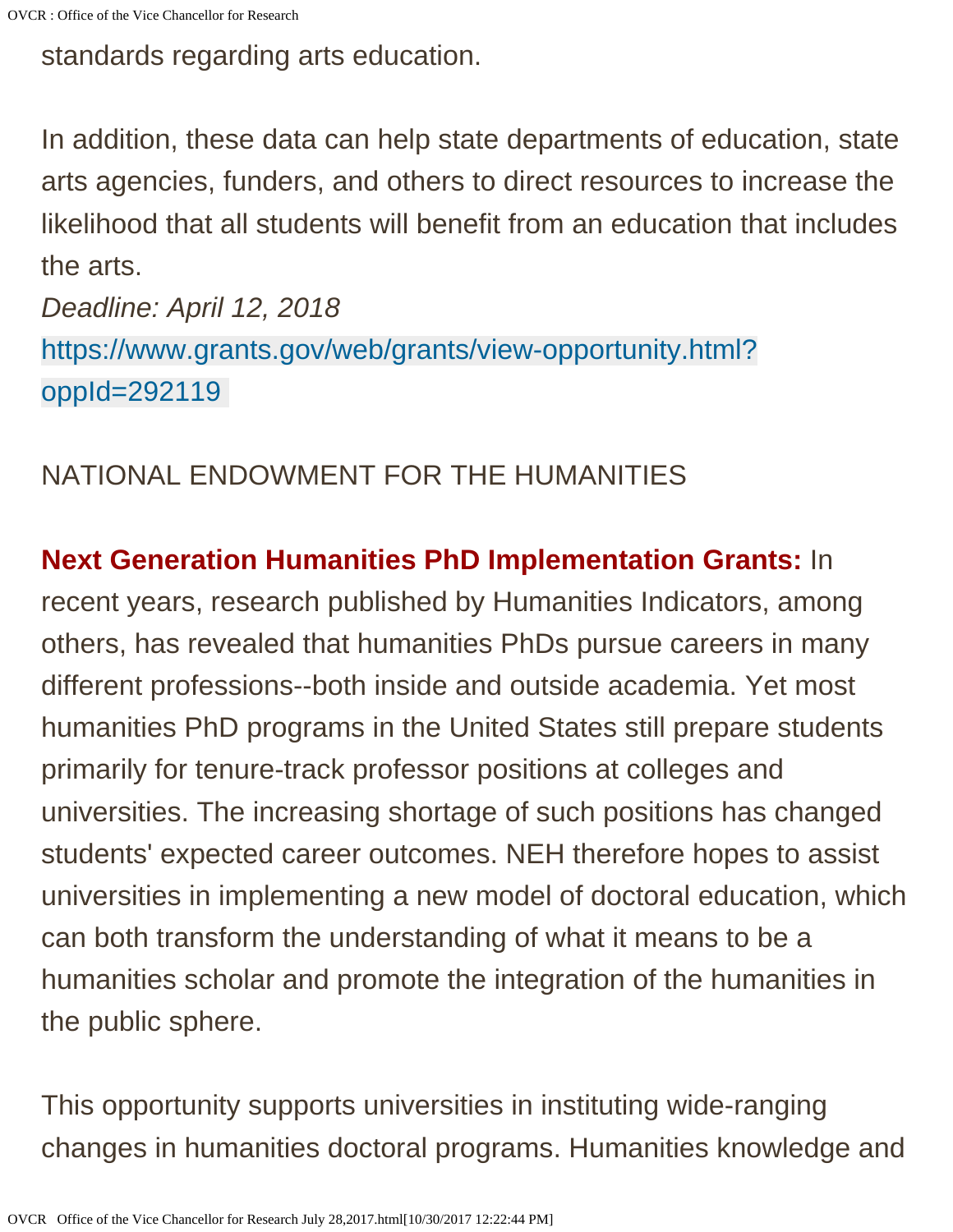methods can make an even more substantial impact on society if students are able to translate what they learn in doctoral programs into a multitude of careers. Next Generation PhD Implementation Grants are designed to produce plans that will transform scholarly preparation in the humanities at the doctoral level. Students will be prepared to undertake various kinds of careers, and humanities PhD programs will increase their relevance for the 21st century.

NEH will support activities specific to each institution's needs: these may include (but are not limited to) multi-departmental collaboration, transformations in curricula, modifications in stipend structures, altered formats for dissertations, commitment to collection of alumni career information and outcomes, partnerships with non-university entities, as well as a pledge to encourage doctoral students to explore and prepare for multiple career trajectories.

*Deadline: November 29, 2017*

[http://www.neh.gov/grants/challenge/next-generation-humanities-phd](http://www.neh.gov/grants/challenge/next-generation-humanities-phd-implementation-grants)[implementation-grants](http://www.neh.gov/grants/challenge/next-generation-humanities-phd-implementation-grants)

### NATIONAL INSTITUTES OF HEALTH

### **Resource Program Grants in Bioinformatics (P41):** This

opportunity is intended to support continued operation, improvement and maintenance of bioinformatics tools or resources, user training and services, and wide dissemination of the tools or resources.

To qualify for support, the research & deliverables must be of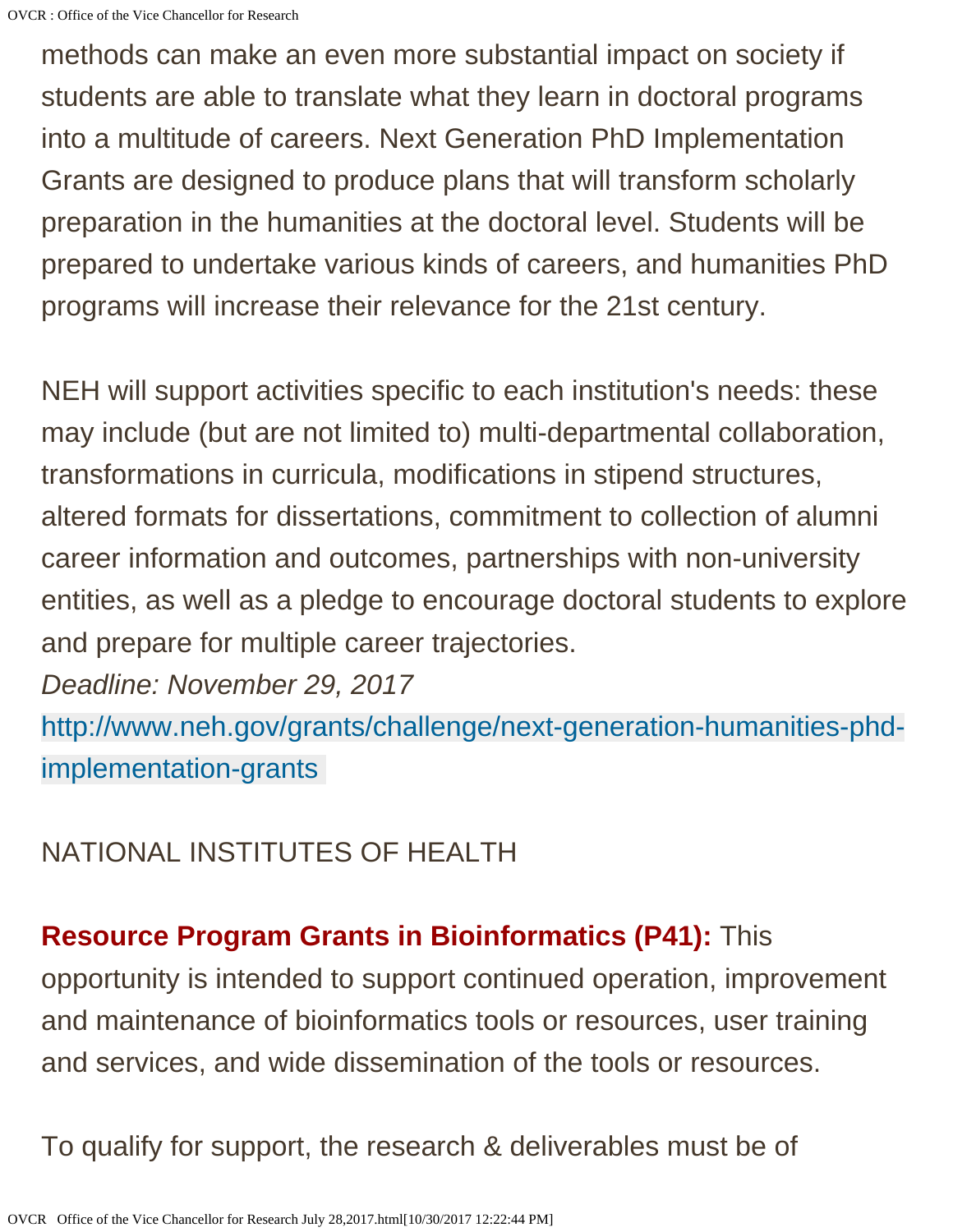demonstrable value toward advancing research utilizing animal model systems in the biomedical sciences and must also be of particular importance to those seeking to understand the biological basis of human and animal development and the etiology of structural birth defects.

Examples of appropriate research topics include, but are not limited to: 1) Efforts to curate & annotate unique collections of data, information or knowledge that support learning & research utilizing animal model systems; 2) Software for information & knowledge processing, including information extraction, integration of data from heterogeneous sources, event detection, and feature recognition within these data sets; 3) Tools for analyzing and/or storing large datasets, including genomic and proteomic data, data regarding gene and protein expression in relation to cellular, anatomical, and/or developmental coordinates; 4) Data sets and tools for analysis of gene regulatory networks, protein-protein interaction networks, epigenetic regulatory mechanism, systems biological approaches, and other tools for understanding normal and abnormal biological function and/or development; and 5) Systems for knowledge representation, including vocabularies, ontologies, simulations and virtual reality, retrieval tools and intelligent agents for scientific information related to developmental processes.

Applicants are strongly encouraged to consult with the Scientific/Research Contact to ensure that their proposal reflects program & NICHD objectives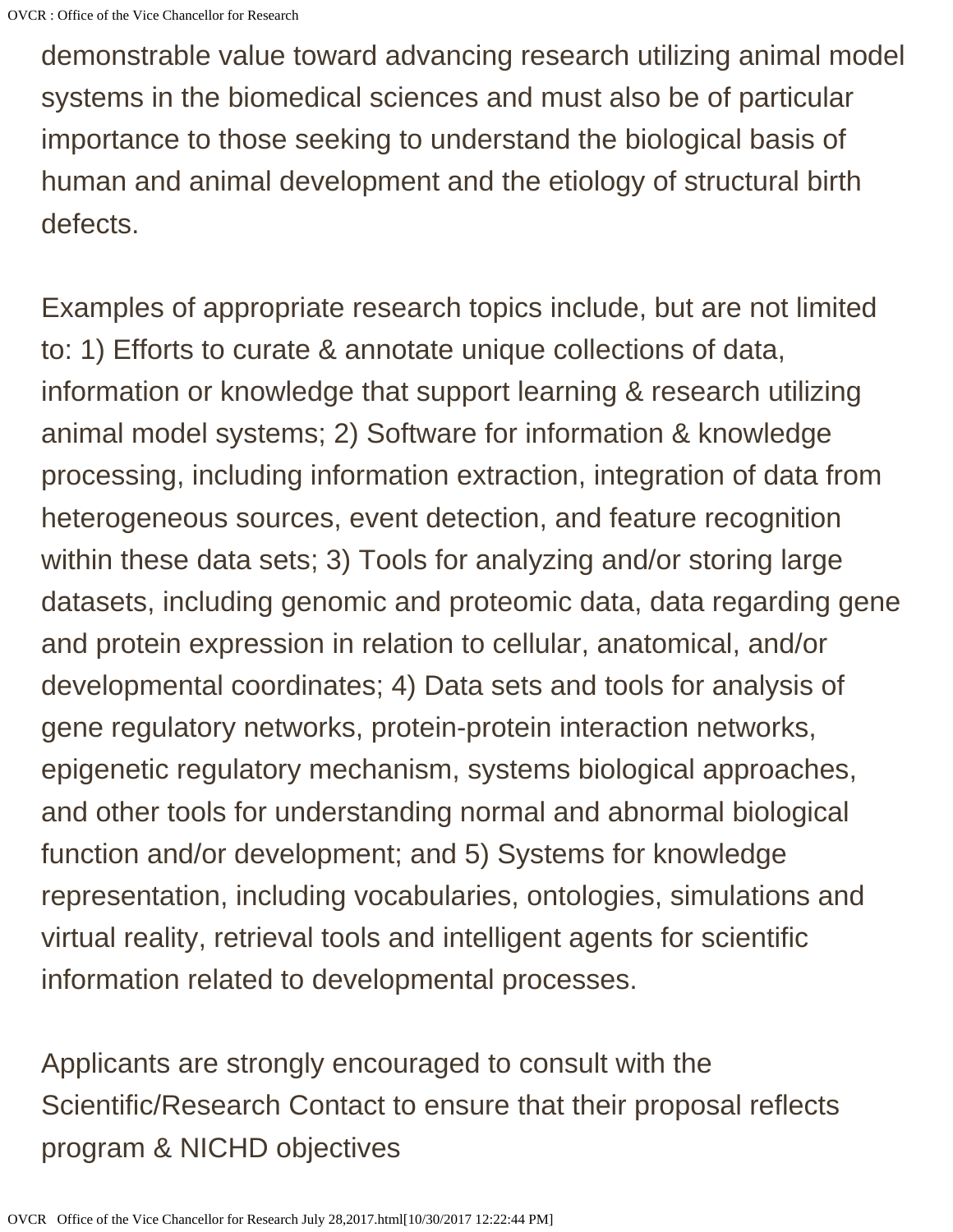*Deadlines: Letter of Intent: August 25, 2017; Application: September 25, 2017* <http://grants.nih.gov/grants/guide/pa-files/PAR-14-357.html>

### **Consortium Linking Oncology with Thrombosis (CLOT) (U01):**

This opportunity encourages studies in selected cancer types that expand mechanistic investigation into the intersection between cancer and thrombotic pathways; and 2) apply mechanistic insights towards the identification and development of biomarkers of thrombotic risk or cancer progression and new strategies for preventing or treating the deleterious interplay between cancer, cancer therapy, and hemostasis/thrombosis.

**Examples of Research Areas of Interest** Based on the current state of science & needs identified by the community, areas of research interest are as follows:

- Delineation of mechanisms that known thrombotic-risk predictors in cancer patients (platelet & leukocyte counts, BMI) contribute to thrombosis
- Identification of new biomarker candidates of thrombosis in cancer patients
- Development & improvement of thrombotic risk score(s), specifically in cancer patients
- Identification of prothrombotic mechanisms of cancer/cancer therapies & development of approaches to ameliorate the prothrombotic effects
- Development of strategies to alter the impact of hemostatic/thrombotic pathways on cancer development & progression
- Evaluation of anticoagulants on cancer progression and efficacy of cancer therapeutics
- Identifying effective agents that may diminish bi-directional potentiation effect between cancer & thrombosis.

Applicants are encouraged to contact the [NHLBI Scientific Research](https://grants.nih.gov/grants/guide/rfa-files/RFA-HL-18-021.html#_Scientific/Research_Contact(s)) [Contacts](https://grants.nih.gov/grants/guide/rfa-files/RFA-HL-18-021.html#_Scientific/Research_Contact(s)) to address questions concerning their application and its responsiveness *Deadline: October 23, 2017*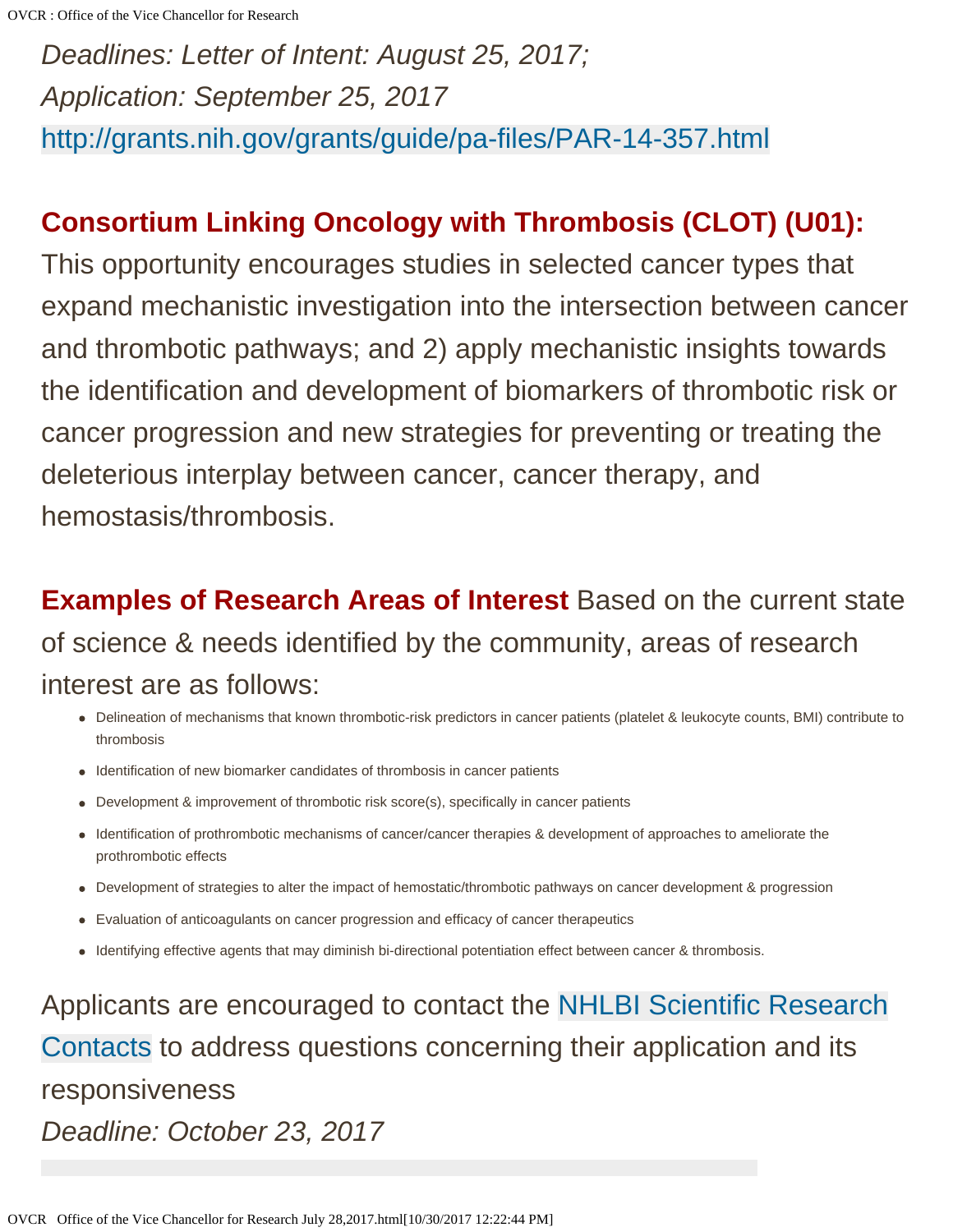## [https://www.grants.gov/web/grants/view-opportunity.html?](https://www.grants.gov/web/grants/view-opportunity.html?oppId=295432) [oppId=295432](https://www.grants.gov/web/grants/view-opportunity.html?oppId=295432)

### **Central Neural Mechanisms of Age-Related Hearing Loss (R01):**

The purpose of this opportunity is to encourage basic or clinical research applications that investigate central neural mechanisms of age-related hearing loss in older adults and/or in relevant animal models. This opportunity is driven by the need to address a major gap in our understanding of the central pathways and neural networks that are involved in hearing loss and how these may be altered in the context of the aging brain, as well as how natural aging influences central auditory plasticity.

*Deadlines: Letter of Intent: October 08, 2017; Application: November 08, 2017.* 

<https://www.grants.gov/custom/viewOppDetails.jsp?oppId=295652>

### NATIONAL SCIENCE FOUNDATION

**Algorithms for Threat Detection (ATD):** The ATD program will support research projects that aim to develop novel mathematical and statistical algorithms for analysis of large geospatial datasets. Means to quantify confidence levels are desired, as are insights into new spatiotemporal datasets and valuable means of assembling them. Models may range from those that address activities of individuals to those applicable to small groups or entire nations. These models may leverage mathematical research areas including, but not limited to, point processes, time series, dynamical systems, partial differential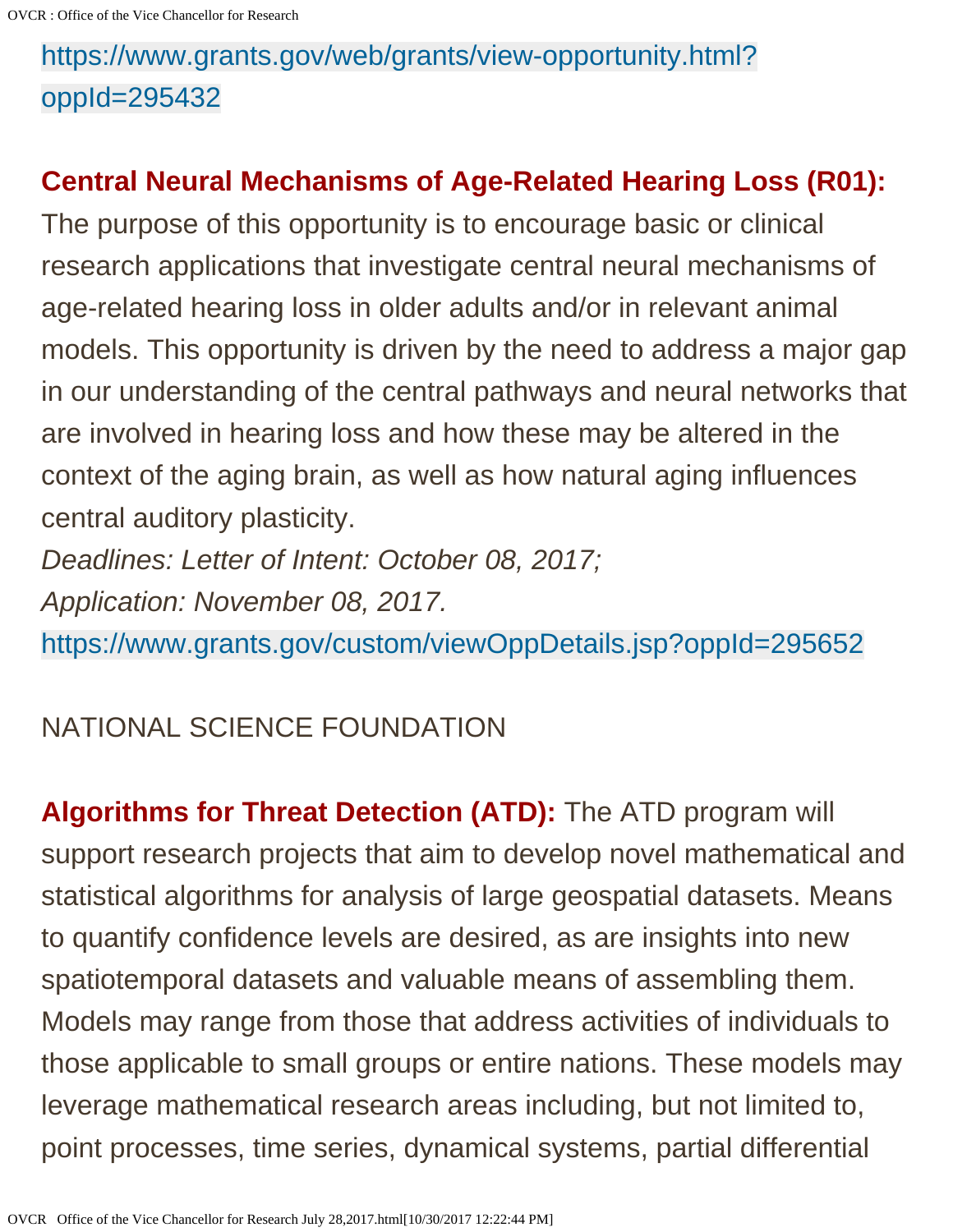equations, and optimal control. Models that depend almost entirely on the spatial and temporal aspects of the data are of greatest interest. General applications of interest include threat detection, predictive analytics, human mobility, and human geography. DMS and NGA recognize the needs and opportunities for the mathematical sciences community to develop methodology for reducing threats from a variety of sources. This program seeks ambitious and creative research proposals from individual investigators and collaborative groups in the mathematical sciences community. Research collaborations among mathematical scientists and social, behavioral, and economic scientists are encouraged.

*Deadline: February 20, 2018*

[http://www.nsf.gov/funding/pgm\\_summ.jsp?pims\\_id=503427](http://www.nsf.gov/funding/pgm_summ.jsp?pims_id=503427)

### **Innovations at the Nexus of Food, Energy & Water Systems**

**(INFEWS):** The overarching goal of INFEWS is to catalyze wellintegrated interdisciplinary research efforts to transform scientific understanding of the FEW nexus in order to improve system function & management, address system stress, increase resilience, and ensure sustainability.

INFEWS is designed specifically to attain the following goals: 1) Significantly advance the understanding of the food-energy-water system through quantitative and computational modeling, including support for relevant cyberinfrastructure; 2) Develop real-time, cyberenabled interfaces that improve understanding of the behavior of FEW systems and increase decision support capability; 3) Enable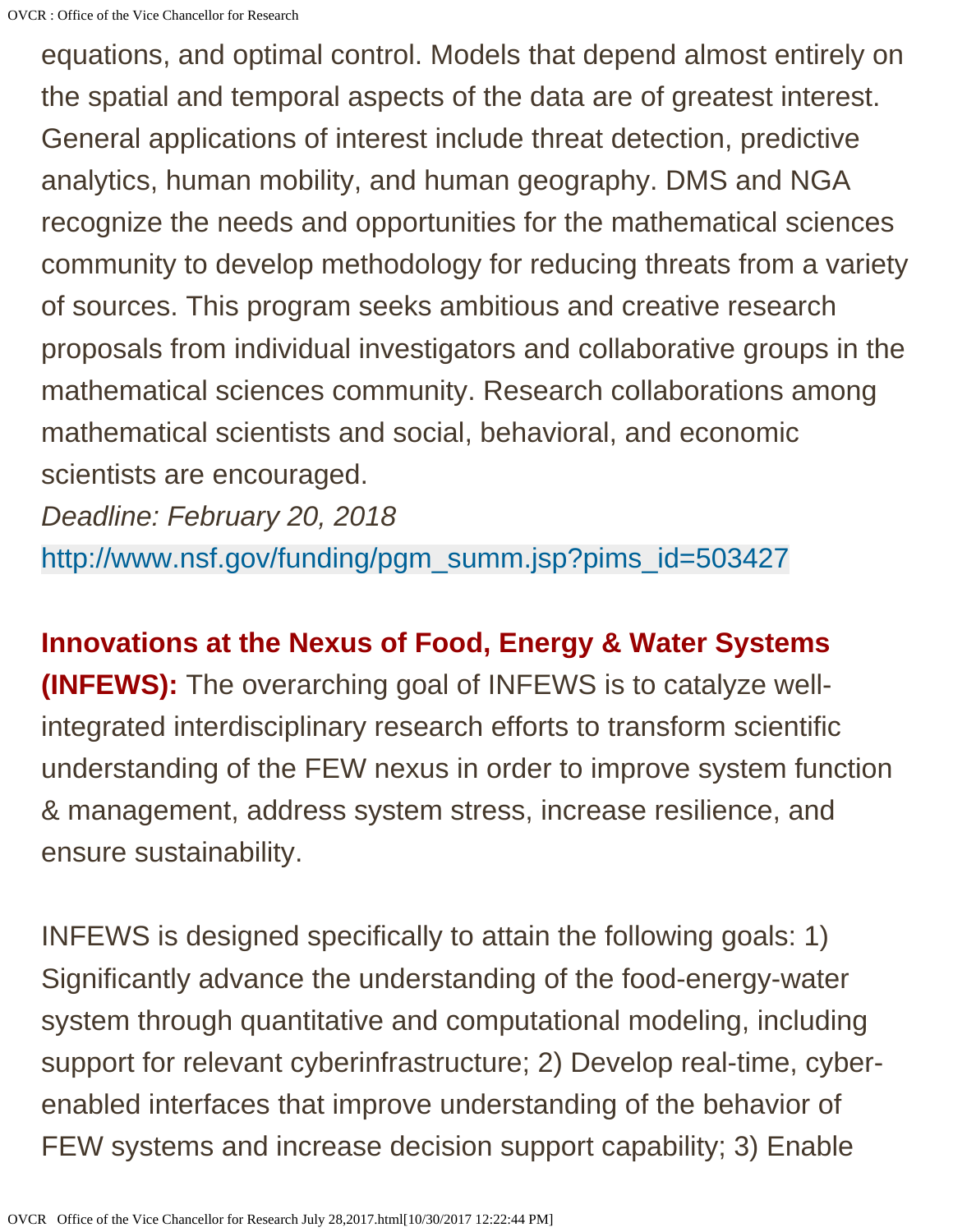research that will lead to innovative system and technological solutions to critical FEW problems; and 4) Grow the scientific workforce capable of studying and managing the FEW system, through education and other professional development opportunities.

INFEWS outlines 4 research tracks: 1) FEW System Modeling; 2) Visualization & Decision support for Cyber-Human-Physical Systems; 3) Research to Enable Innovative Solutions; and 4) Education & Workforce Development. *Deadline: March 6, 2018* [https://www.nsf.gov/funding/pgm\\_summ.jsp?](https://www.nsf.gov/funding/pgm_summ.jsp?pims_id=505241&org=NSF&sel_org=NSF&from=fund)

[pims\\_id=505241&org=NSF&sel\\_org=NSF&from=fund](https://www.nsf.gov/funding/pgm_summ.jsp?pims_id=505241&org=NSF&sel_org=NSF&from=fund)

### **Research Training Groups in the Mathematical Sciences (RTG):**

The RTG program supports efforts to improve research training by involving undergraduate & graduate students, postdoctoral associates, and faculty members in structured research groups anchored by a common theme. The groups may include researchers and students from different departments and institutions, but the research-based training and education activities must be based in the mathematical sciences. Addressing all stages (from undergraduate through postdoctoral) of trainee involvement is essential in RTG proposals. Proposals that focus on only one stage are not appropriate for submission to the RTG activity. While emphasis on graduate training in RTG projects is appropriate and natural, a substantial plan for involving undergraduates is necessary.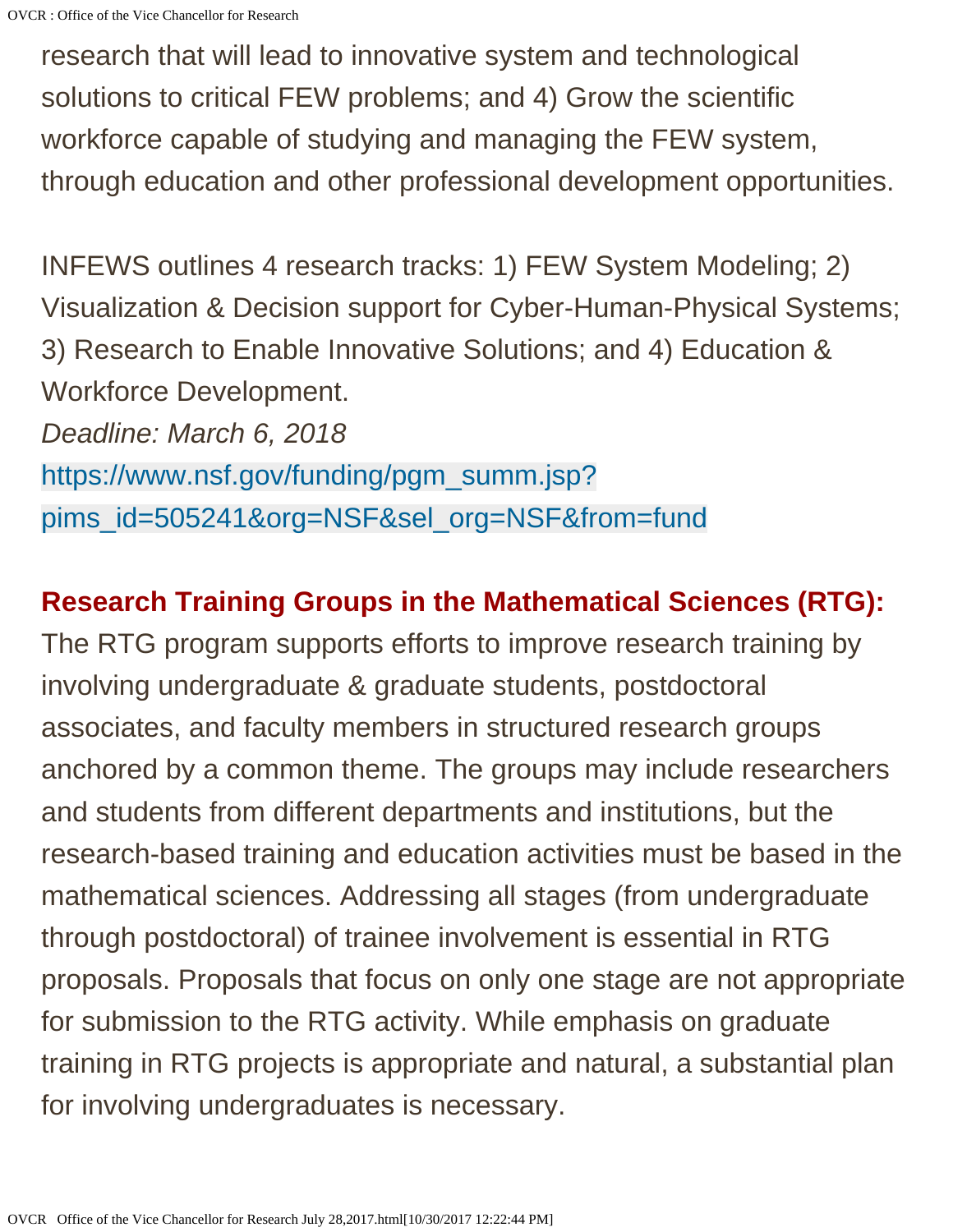Successful proposals will include collaborating faculty with a history of research accomplishments. This group should have a history of working with students and/or postdoctoral investigators, and they should present a strong plan for recruiting students who are U.S. citizens, nationals, or permanent residents into their program. The RTG program is not meant to establish new research groups, but to enhance the training activities of existing groups with strong research records.

Graduate Traineeships. Graduate trainees form a pivotal component of the integration of activities in RTG grants. Their participation should result in: 1) involvement with research activities that include undergraduates, other graduate students, postdoctoral associates, and/or faculty members; 2) graduate education that is both broad and deep; and 3) significant teaching experience. *Deadline: June 07, 2018* [http://www.nsf.gov/funding/pgm\\_summ.jsp?pims\\_id=5732](http://www.nsf.gov/funding/pgm_summ.jsp?pims_id=5732)

### U.S. DEPT. OF ENERGY

**Research & Development for Next Generation Neutrino-less Double Beta Decay Technology:** This opportunity seeks applications for research & development that will allow existing technology candidates to demonstrate down-selection criteria for the next generation of neutrino-less double beta decay measurements.

Determining the characteristics of neutrinos is an ongoing and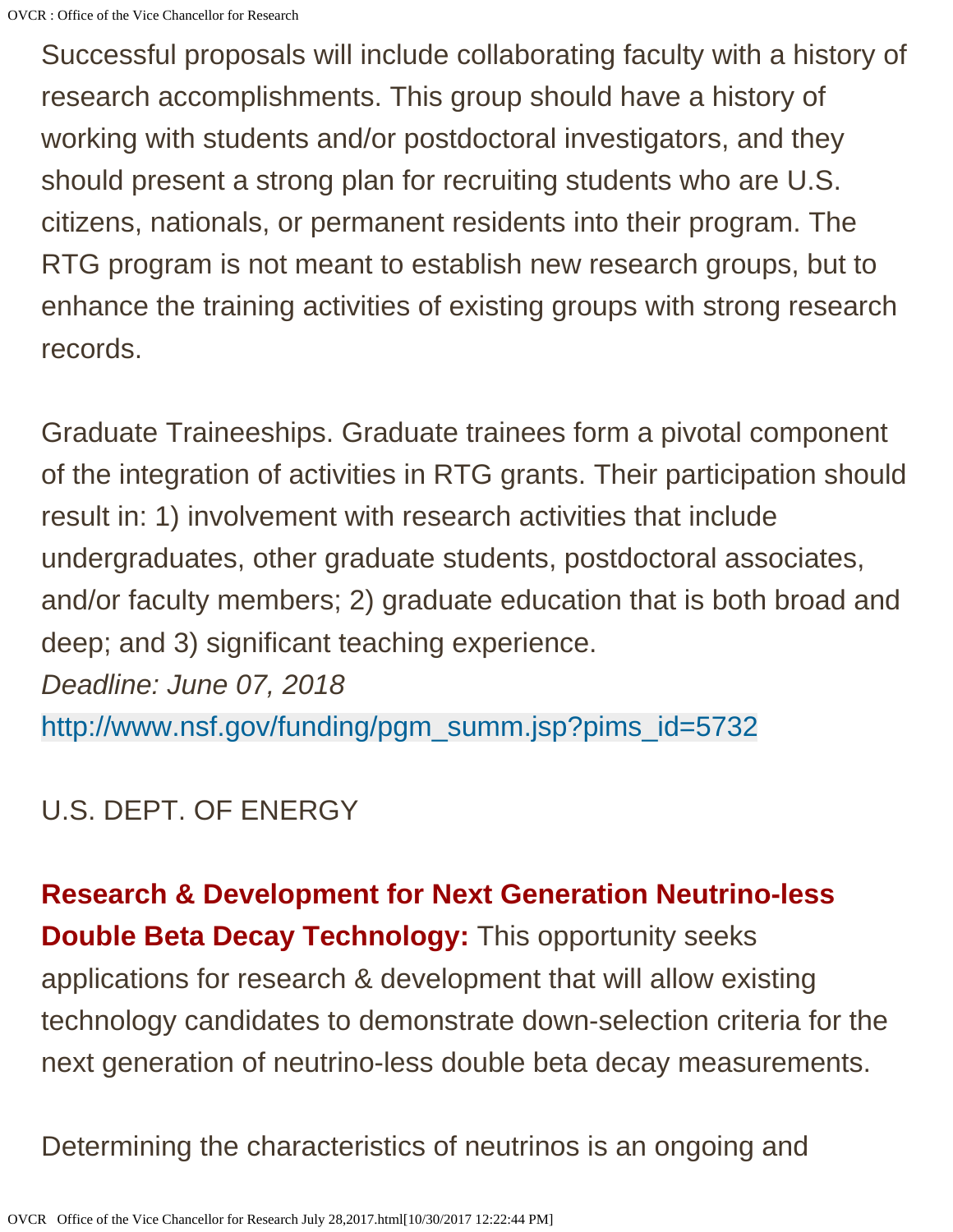compelling challenge. Measurements of neutrino oscillations have clearly shown that the three weak flavor eigenstates of neutrinos are mixtures of three mass eigenstates and that at least one of the three mass states must have non-zero mass. However the mass hierarchy, either "normal" with two light neutrinos and one heavy neutrino or "inverted" in which there are two heavy neutrinos and one light neutrino, remains uncertain. All this becomes even more intriguing if sterile neutrinos exist and mix with the three observed neutrino flavors. This solicitation focuses on neutrino-less double beta decay, the second order weak interaction in which the nucleus changes atomic number by two units and creates two electrons but no neutrinos or antineutrinos. This process violates lepton number conservation. If observed, it would establish that neutrinos are their own antiparticle (i.e. Majorana rather than Dirac fermions), provide a scenario that could impact our understanding of the matter-antimatter asymmetry of the universe, and suggest a new mechanism for mass generation beyond the Standard Model.

*Deadlines: Pre-Application: September 19, 2017; Application: October 28, 2017*

[http://www.grants.gov/web/grants/view-opportunity.html?](http://www.grants.gov/web/grants/view-opportunity.html?oppId=288167) [oppId=288167](http://www.grants.gov/web/grants/view-opportunity.html?oppId=288167)

*NOTE:* : All faculty, researchers, and scientists on continuing contracts at IU interested in applying for Department of Defense funding are eligible for assistance by the consulting firm--Cornerstone Government Affairs-arranged by the Vice President for Research. Those interested in securing assistance from Cornerstone must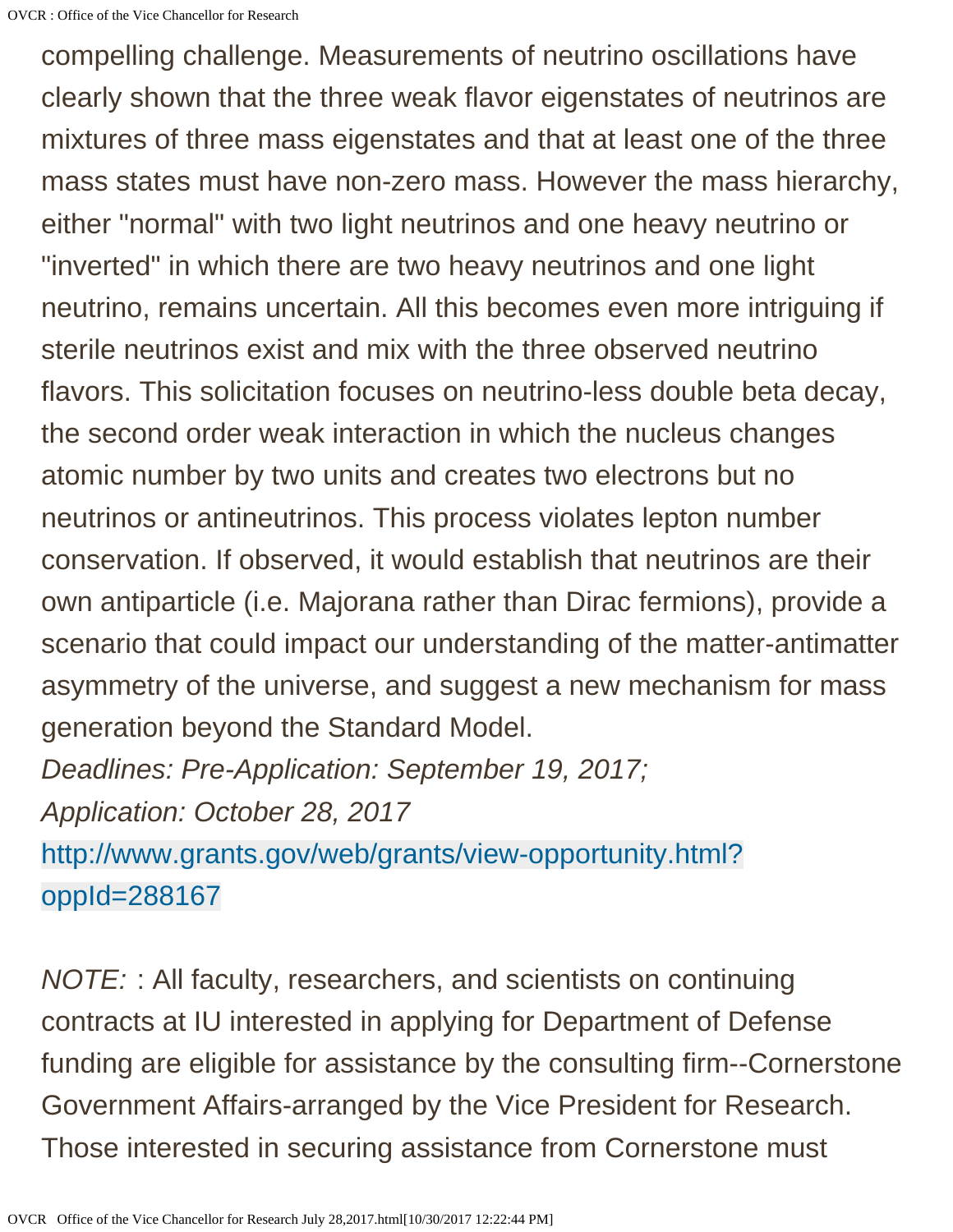submit a 2 page summary of their research project and a CV or biosketch to the VP for Research Office at [vpr@iu.edu](mailto:vpr@iu.edu). Prior to submission, the IUPUI Office of the Vice Chancellor for Research is offering assistance with the 2 page summaries. For more information, contact Steven Chin [schin@iupui.edu](mailto:schin@iupui.edu).

#### OFFICE OF THE VICE CHANCELLOR FOR RESEARCH IUPUI

755 W. Michigan Street UL 1140 Indianapolis, IN 46202- 5195 Main phone: 317-274- 1020 Fax: 317-274-1024 Email: [ovcr@iupui.edu](mailto:ovcr@iupui.edu) Web: [research.iupui.edu](http://research.iupui.edu/)



[Vice President for Research](http://www.iu.edu/~vpr/) [Office of Research Administration](http://researchadmin.iu.edu/) [Office of Research Compliance](http://researchcompliance.iu.edu/index.html) [IU Research & Technology Corporation](http://iurtc.iu.edu/) [Innovate Indiana](http://innovateindiana.iu.edu/) [Undergraduate Research](http://crl.iupui.edu/) [Graduate Research](http://graduate.iupui.edu/academics-research/index.shtml)

[One.IU](https://one.iu.edu/) [Outlook Web Access](https://www.exchange.iu.edu/) [A-Z List](https://www.iupui.edu/about/a-z/index.html) [Campus Maps](http://map.iupui.edu/) [AskIU](https://uits.iu.edu/askiu) [Emergency Information](https://www.iupui.edu/about/safety.html)